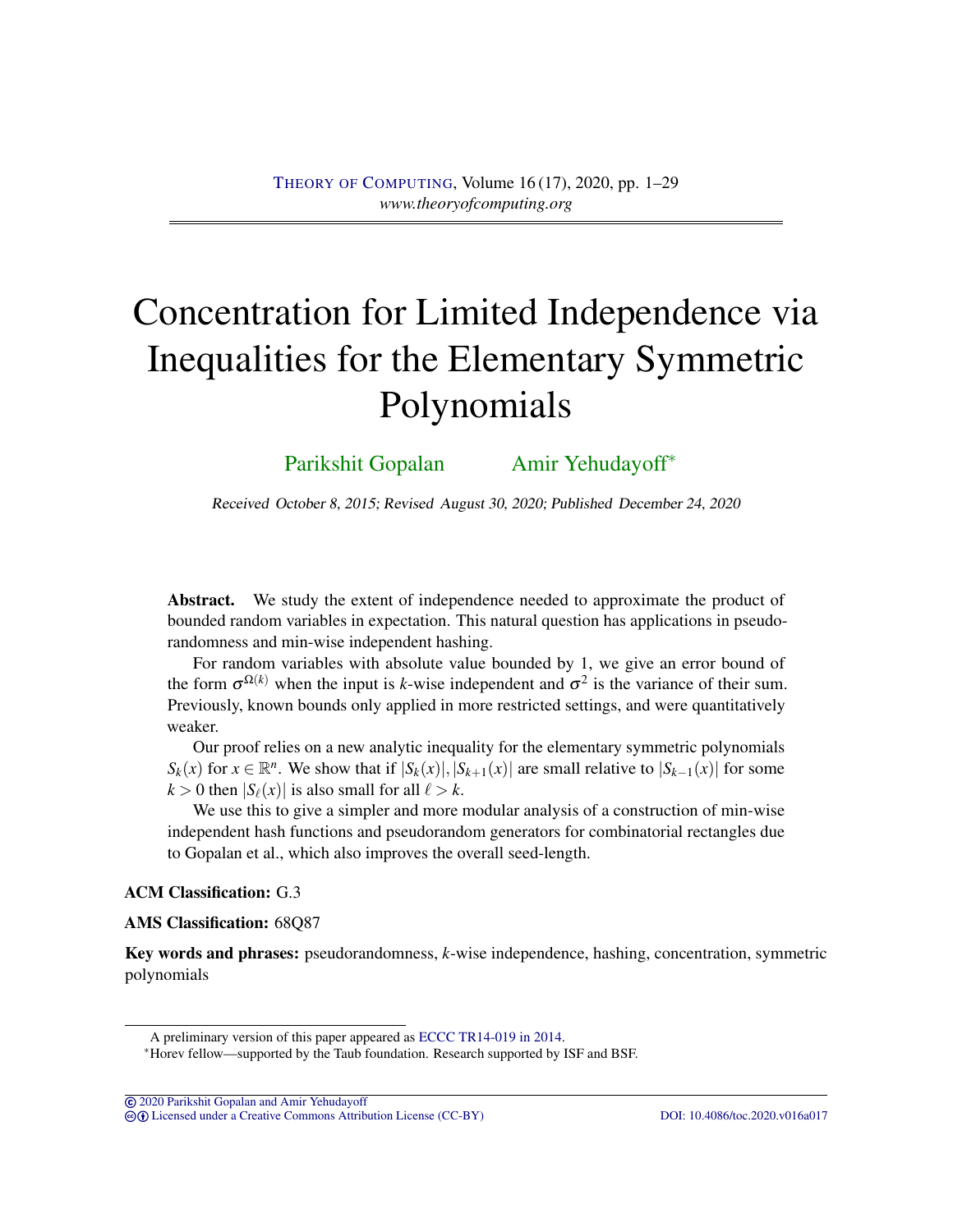## <span id="page-1-2"></span>1 Introduction

The power of independence in probability and randomized algorithms stems from the fact that it lets us control expectations of products of random variables. If  $X_1, \ldots, X_n$  are independent random variables, then  $\mathbb{E}[\prod_{i=1}^n X_i] = \prod_{i=1}^n \mu_i$  where the  $\mu_i$  are their respective expectations. (To avoid measurability issues, we assume all random variables have finite support.) However, there are numerous settings in computer science, where true independence either does not hold, or is too expensive (in terms of memory or randomness).

Motivated by this, we explore settings when approximate versions of the product rule for expectations hold even under limited independence. Concretely, let  $X_1, \ldots, X_n$  be random variables lying in the range  $[-1, 1]$ , where  $X_i$  has mean  $\mu_i$  and variance  $\sigma_i^2$ . We are interested in the smallest  $k = k(\delta)$  such that whenever the  $X_i$ s are drawn from a *k*-wise independent distribution  $D$ , it holds that

<span id="page-1-0"></span>
$$
\left| \mathbb{E}_{\mathcal{D}} \left[ \prod_{i=1}^{n} X_i \right] - \prod_{i=1}^{n} \mu_i \right| \leq \delta. \tag{1.1}
$$

As stated, we cannot hope to make do even with  $k = n - 1$ . Consider the case where each  $X_i$  is a random  $\{\pm 1\}$  bit. If  $X_n = \prod_{i=1}^{n-1} X_i$ , then the resulting distribution is  $(n-1)$ -wise independent, but  $\mathbb{E}[\prod_i X_i] = 1$ , whereas  $\prod_i \mu_i = 0$ . So, we need some additional assumptions about the random variables.

The main message of this paper is that small total variance is sufficient to ensure that the product rule holds approximately even under *k*-wise independence.

<span id="page-1-1"></span>**Theorem 1.1.** Let  $X_1, \ldots, X_n$  be random variables each distributed in the range  $[-1,1]$ *, where*  $X_i$  has *mean*  $\mu_i$  *and variance*  $\sigma_i^2$ *. Let*  $\sigma^2 = \sum_i \sigma_i^2$ *. There exist constants*  $c_1 > 1$  *and*  $1 > c_2 > 0$  *such that under any k-wise independent distribution* D*,*

$$
\left| \mathbb{E}_{\mathcal{D}} \left[ \prod_{i=1}^{n} X_i \right] - \prod_{i=1}^{n} \mu_i \right| \le (c_1 \sigma)^{c_2 k}.
$$
 (1.2)

*Specifically, if*  $\sigma < 1/(2c_1)$  *then*  $k = O(\log(1/\delta))$ *-wise independence suffices for [Equation](#page-1-0)* [\(1.1\)](#page-1-0)*.* 

An important restriction that naturally arises is positivity, where each  $X_i$  lies in the interval  $[0,1]$ . This setting of parameters (positive variables, small total variance) is important for the applications considered in this paper: pseudorandom generators (PRGs) for combinatorial rectangles [\[7,](#page-26-0) [12\]](#page-27-1) and minwise independent permutations [\[4\]](#page-26-1). The former is an important problem in the theory of unconditional pseudorandomness which has been studied intensively [\[7,](#page-26-0) [12,](#page-27-1) [19,](#page-27-2) [3,](#page-26-2) [13,](#page-27-3) [9\]](#page-26-3). Min-wise independent hashing was introduced by Broder et al. [\[4\]](#page-26-1) motivated by similarity estimation, and further studied by [\[11,](#page-26-4) [5,](#page-26-5) [19\]](#page-27-2). The authors of [\[19\]](#page-27-2) showed that PRGs for rectangles give min-wise independent hash functions.

The results of [\[7,](#page-26-0) [11\]](#page-26-4) tell us that under *k*-wise independence, positivity and boundedness, the LHS of [Equation](#page-1-0) [\(1.1\)](#page-1-0) is bounded by exp(−Ω(*k*)), hence *k* = *O*(log(1/δ)) suffices for error δ. In contrast, we have seen that such a bound cannot hold in the  $[-1,1]$  case. However, once the variance is smaller than some constant, our bound beats this bound even in the [0,1] setting. Concretely, when  $\sigma^2 < n^{-\epsilon}$ for some  $\varepsilon > 0$ , our result says that  $O(1)$ -wise independence suffices for inverse polynomial error in [Equation](#page-1-0) [\(1.1\)](#page-1-0), as opposed to  $O(log(n))$ -wise independence. This improvement is crucial in analyzing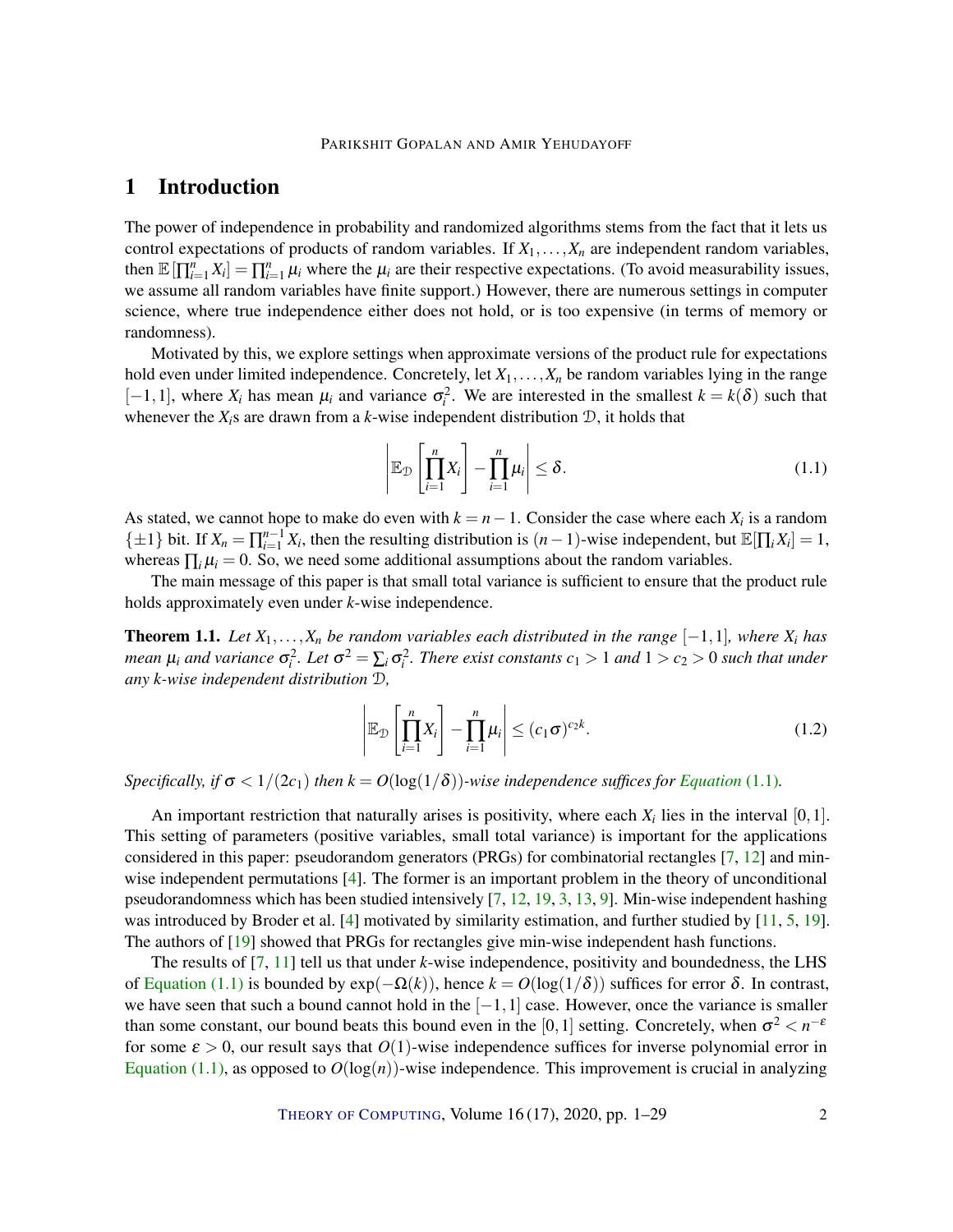<span id="page-2-2"></span>PRGs and hash functions in the polynomially small error regime. A recent result of [\[9\]](#page-26-3) achieves nearlogarithmic seed-length for both these problems, even in the regime of inverse polynomial error. Their construction is simple, but its analysis is not. Using our results, we give a modular analysis of the pseudorandom generator construction for rectangles of [\[9\]](#page-26-3), using the viewpoint of hash functions. Our analysis also improves the seed-length of the construction, getting the dependence on the dimension *n* down to  $O(\log \log(n))$  as opposed to  $O(\log(n))$ , which (nearly) matches a lower bound due to [\[12\]](#page-27-1).

The main technical ingredient in our work is a new analytic inequality about symmetric polynomials in real variables which we believe is of independent interest. The *k*-th symmetric polynomial in  $a =$  $(a_1, a_2, \ldots, a_n)$  is defined as

$$
S_k(a) = \sum_{T \subseteq [n]: |T| = k} \prod_{i \in T} a_i
$$
\n(1.3)

(we let  $S_0(a) = 1$ ). We show that for any real vector *a*, if  $|S_k(a)|, |S_{k+1}(a)|$  are small relative to  $|S_{k-1}(a)|$ for some  $k > 0$ , then  $|S_{\ell}(a)|$  is also small for all  $\ell > k$ . This strengthens and generalizes a result of [\[9\]](#page-26-3) for the case  $k = 1$ .

We give an overview of the new inequality, its use in the derivation of bounds under limited independence, and finally the application of these bounds to the construction of pseudorandom generators and hash functions.

## 1.1 The elementary symmetric polynomials

The elementary symmetric polynomials appear as coefficients of a univariate polynomial with real roots, since  $\prod_{i\in[n]}(\xi + a_i) = \sum_{k=0}^n \xi^k S_{n-k}(a)$ . They have been well studied in mathematics, dating back to classical results of Newton and Maclaurin (see [\[20\]](#page-27-4) for a survey). This work focuses on their growth rates. Specifically, we study how local information on  $S_k(a)$  for two consecutive values of *k* implies global information for all larger values of *k*.

It is easy to see that symmetric polynomials over the real numbers have the following property:

<span id="page-2-0"></span>**Fact 1.2.** *Over the real numbers, if*  $S_1(b) = S_2(b) = 0$  *then*  $b = 0$ *.* 

This is equivalent to saying that if  $p(\xi)$  is a real univariate polynomial of degree *n* with *n* nonzero roots and  $p'(0) = p''(0) = 0$  then  $p \equiv 0$ . This does not hold over all fields, for example, the polynomial  $p(\xi) = \xi^3 + 1$  has three nonzero complex roots and  $p'(0) = p''(0) = 0$ .

A robust version of [Fact](#page-2-0) [1.2](#page-2-0) was recently proved in [\[9\]](#page-26-3): For every  $a \in \mathbb{R}^n$  and  $k \in [n]$ ,

$$
|S_k(a)| \le (S_1^2(a) + 2|S_2(a)|)^{k/2}.
$$
\n(1.4)

That is, if  $S_1(a)$ ,  $S_2(a)$  are small in absolute value, then so is everything that follows. We provide an essentially optimal bound.

<span id="page-2-1"></span>**Theorem 1.3.** *For every*  $a \in \mathbb{R}^n$  *and*  $k \in [n]$ *,* 

$$
|S_k(a)| \leq \left(\frac{6e(S_1^2(a) + |S_2(a)|)^{1/2}}{k^{1/2}}\right)^k.
$$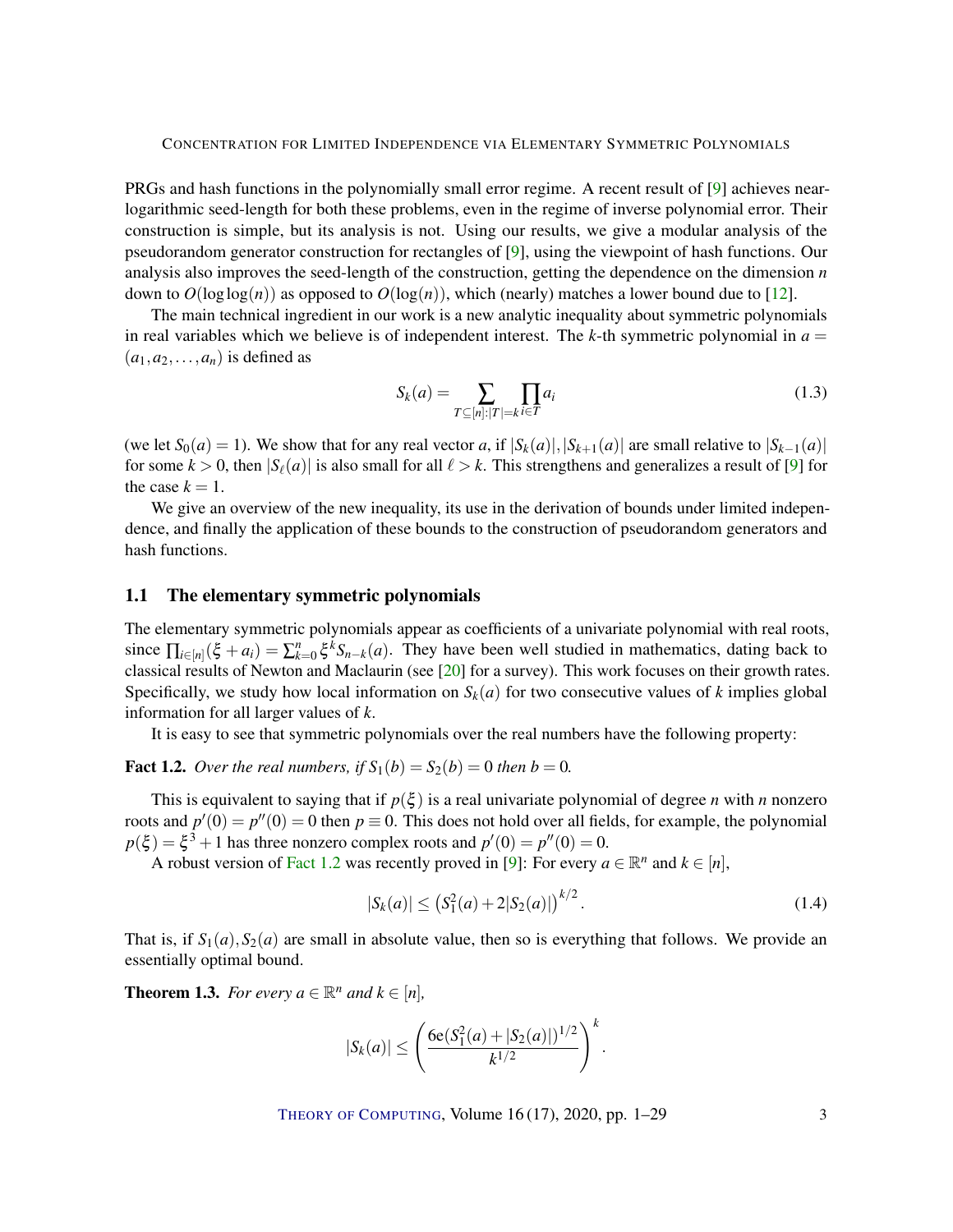<span id="page-3-2"></span>The parameters promised by [Theorem](#page-2-1) [1.3](#page-2-1) are tight up to an exponential in *k* which is often too small to matter (we do not attempt to optimise the constants). For example, if  $a_i = (-1)^i$  for all  $i \in [n]$  then  $|S_1(a)| \le 1$  and  $|S_2(a)| \le n+1$  but  $S_k(a)$  is roughly  $(n/k)^{k/2}$ .

A more general statement than [Fact](#page-2-0) [1.2](#page-2-0) actually holds (see [Section](#page-11-0) [2.1](#page-11-0) for a proof).

<span id="page-3-1"></span>**Fact 1.4.** *Over the reals, if*  $S_k(a) = S_{k+1}(a) = 0$  *for*  $k > 0$  *then*  $S_\ell(a) = 0$  *for all*  $\ell \geq k$ .

We prove a robust version of this fact as well: A twice-in-a-row bound on the increase of the symmetric functions implies a bound on what follows.

<span id="page-3-0"></span>**Theorem 1.5.** *For every*  $a \in \mathbb{R}^n$ *, if*  $S_k(a) \neq 0$  *and* 

$$
\left| \binom{k+1}{k} \frac{S_{k+1}(a)}{S_k(a)} \right| \le C \text{ and } \left| \binom{k+2}{k} \frac{S_{k+2}(a)}{S_k(a)} \right| \le C^2
$$

*then for every*  $1 \leq h \leq n-k$ ,

$$
\left| \binom{k+h}{k} \frac{S_{k+h}(a)}{S_k(a)} \right| \leq \left( \frac{8eC}{h^{1/2}} \right)^h.
$$

[Theorem](#page-3-0) [1.5](#page-3-0) is proved by reduction to [Theorem](#page-2-1) [1.3.](#page-2-1) The proof of [Theorem](#page-2-1) [1.3](#page-2-1) is analytic and uses the method of Lagrange multipliers, and is different from that of [\[9\]](#page-26-3) which relied on the Newton–Girard identities. The argument is quite general, and similar bounds may be obtained for functions that are recursively defined.

Stronger bounds are known when the inputs are nonnegative. When  $a_i \geq 0$  for all  $i \in [n]$ , the classical Maclaurin inequalities [\[20\]](#page-27-4) imply that  $S_k(a) \leq (e/k)^k (S_1(a))^k$ . In contrast, when we do not assume non-negativity, one cannot hope for such bounds to hold under the assumption that  $|S_1(a)|$  or any single  $|S_k(a)|$  is small (see the alternating signs example above).

## 1.2 Tail bounds

We return to the question alluded to earlier about how much independence is required for the approximate product rule of expectation. This question arises in the context of min-wise hashing [\[11\]](#page-26-4), PRGs for combinatorial rectangles [\[7,](#page-26-0) [9\]](#page-26-3), read-once DNFs [\[9\]](#page-26-3) and more.

One could derive bounds of similar shape to ours using the work of [\[9\]](#page-26-3), but with much stronger assumptions on the variables. More precisely, one would require  $\mathbb{E}[X_i^{2k}] \leq (2k)^{2k} \sigma_i^{2k}$  for all  $i \in [n]$ , and get an error bound of roughly  $k^{O(k)}\sigma^{\Omega(k)}$ . These stronger assumptions limit the settings where their bound can be applied (biased variables typically do not have good moment bounds), and ensuring these conditions hold led to tedious case analysis in analyzing their PRG construction.

We briefly outline our approach. We start from the results of  $[7, 11]$  $[7, 11]$  $[7, 11]$  who give an error bound of  $\delta \leq \exp(-k)$  in [\(1.1\)](#page-1-0). To prove this, they consider random variables  $Y_i = 1 - X_i$ , so that

$$
\prod_{i=1}^{n} X_i = \prod_{i=1}^{n} (1 - Y_i) = \sum_{j=0}^{n} (-1)^j S_j(Y_1, \dots, Y_n).
$$
\n(1.5)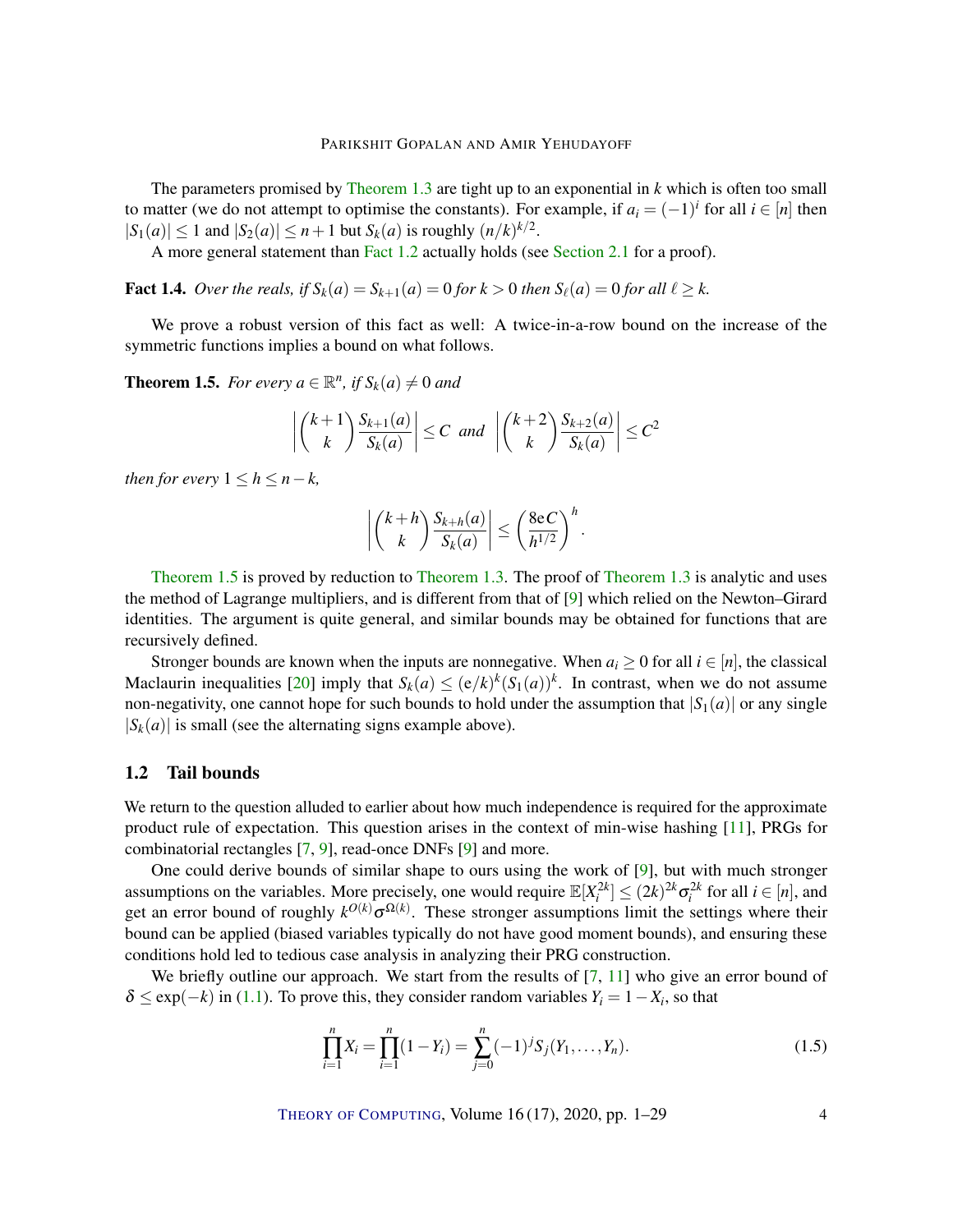<span id="page-4-2"></span>By inclusion-exclusion/Bonferroni inequalities, the sum on the right gives alternating upper and lower bounds, and the error incurred by truncating to *k* terms is bounded by  $S_k(Y)$ . So we can bound the expected error by  $\mathbb{E}[S_k(Y)]$  for which *k*-wise independence suffices.

Our approach replaces inclusion-exclusion by a Taylor-series style expansion about the mean, as in [\[9\]](#page-26-3). Let us assume  $\mu_i \neq 0$  and let  $X_i = \mu_i(1+Z_i)$ . Thus,

<span id="page-4-0"></span>
$$
\prod_{i=1}^{n} X_i = \prod_{i=1}^{n} \mu_i (1 + Z_i) = \prod_{i=1}^{n} \mu_i \left( \sum_{j=0}^{n} S_j (Z) \right).
$$
 (1.6)

In this approach, it is usually not sufficient to bound  $\mathbb{E}[|S_k(Z)|]$ , since *Z* may have negative entries (even if we start with *Xi*s all positive). So, to argue that the first *k* terms are a good approximation, we need to bound the tail  $\left| \sum_{\ell \geq k} S_{\ell}(Z) \right|$ . At first, this seems problematic, since this involves high degree polynomials, and it seems hard to get their expectations right assuming just  $k$ -wise independence.<sup>1</sup> Even though we cannot bound  $\mathbb{E}[S_{\ell}(Z)]$  under *k*-wise independence once  $\ell \gg k$ , we use our new inequalities for symmetric polynomials to get strong tail bounds on them. This lets us show that truncating [Equation](#page-4-0) [\(1.6\)](#page-4-0) after *k* terms gives error roughly  $\sigma^k$ , and thus  $k = O(\log(1/\delta)/\log(1/\sigma))$  suffices for error δ. We next describe these tail bounds in detail.

We assume the following setup:  $Z = (Z_1, \ldots, Z_n)$  is a vector of real valued random variables where  $Z_i$ has mean 0 and variance  $\sigma_i^2$ , and  $\sigma^2 = \sum_i \sigma_i^2 < 1$ . Let U denote the distribution where the coordinates of *Z* are independent. One can show that  $\mathbb{E}_{Z \in \mathcal{U}}[|S_{\ell}(Z)|] \le \sigma^{\ell}/\sqrt{\ell!}$  and hence by Markov's inequality (see [Corollary](#page-12-0) [3.2\)](#page-12-0) when  $t > 1$  and  $t\sigma \leq 1/2$ ,

$$
\Pr_{Z \in \mathcal{U}} \left[ \sum_{\ell=k}^{n} |S_{\ell}(Z)| \ge 2(t\sigma)^{k} \right] \le 2t^{-2k}.
$$
\n(1.7)

Although *k*-wise independence does not suffice to bound  $\mathbb{E}[S_{\ell}(Z)]$  for  $\ell \gg k$ , we use [Theorem](#page-3-0) [1.5](#page-3-0) to show that a similar tail bound holds under limited independence.

<span id="page-4-1"></span>**Theorem 1.6.** Let  $D$  denote a distribution over  $Z = (Z_1, \ldots, Z_n)$  as above where the  $Z_i$ *s* are  $(2k+2)$ *-wise independent.* For  $t > 0$  and<sup>2</sup> 16et  $\sigma < 1$ ,

$$
\Pr_{X \in \mathcal{D}} \left[ \sum_{\ell=k}^{n} |S_{\ell}(Z)| \ge 2(8 \text{et } \sigma)^{k} \right] \le 2t^{-2k}.
$$
\n(1.8)

Typically proofs of tail bounds under limited independence proceed by bounding the expectation of some suitable low-degree polynomial. The proof of [Theorem](#page-4-1) [1.6](#page-4-1) does not follow this route. In [Section](#page-15-0) [3.2,](#page-15-0) we give an example of  $Z_i$ <sup>s</sup> and a  $(2k+2)$ -wise independent distribution on where  $\mathbb{E}[|S_{\ell}(Z)|]$ for  $\ell \in \{2k+3,\ldots,n-2k-3\}$  is much larger than under the uniform distribution. The same example also shows that our tail bounds are close to tight.

<sup>&</sup>lt;sup>1</sup>We formally show this in [Section](#page-15-0) [3.2.](#page-15-0)

<sup>&</sup>lt;sup>2</sup>A weaker but more technical assumption on  $t, \sigma, k$  suffices, see [Equation \(3.11\).](#page-15-1)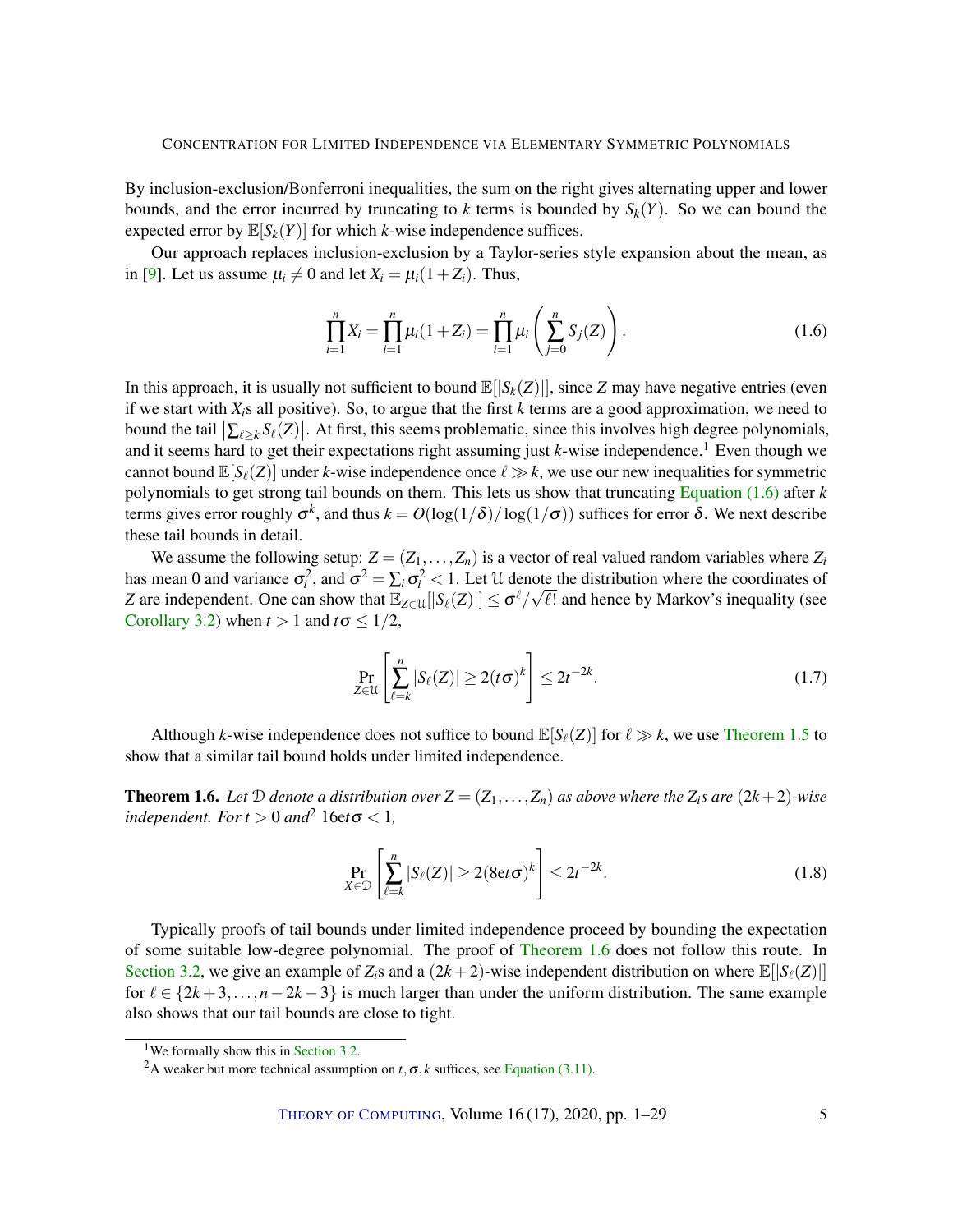#### PARIKSHIT GOPALAN AND AMIR YEHUDAYOFF

## <span id="page-5-0"></span>1.3 Applications

The notion of min-wise independent hashing was introduced by Broder et al. [\[4\]](#page-26-1) motivated by similarity estimation, and independently by Mulmuley [\[15\]](#page-27-5) motivated by computational geometry. A hash function is a map  $h : [n] \to [m]$ . Let U denote the family of all hash functions  $h : [n] \to [m]$ . Let  $H \subseteq U$  be a family of hash functions. For  $S \subseteq [n]$ , let  $\min h(S) = \min_{x \in S} h(x)$ . The following generalization was introduced by Broder et al. [\[5\]](#page-26-5):

**Definition 1.7.** We say that  $\mathcal{H} : [n] \to [m]$  is approximately  $\ell$ -minima-wise independent with error  $\epsilon$  if for every  $S \subseteq [n]$  of size  $|S| \ge \ell$  and for every sequence  $T = (t_1, \ldots, t_\ell)$  of  $\ell$  distinct elements of *S*,

$$
\left|\Pr_{h\in\mathcal{H}}[h(t_1)<\cdots
$$

Combinatorial rectangles are a well-studied class of tests in pseudorandomness [\[7,](#page-26-0) [12,](#page-27-1) [19,](#page-27-2) [3,](#page-26-2) [13,](#page-27-3) [9\]](#page-26-3). In addition to being a natural class of statistical tests, constructing generators for them with optimal seeds (up to constant factors) will improve on Nisan's generator for logspace [\[3\]](#page-26-2), a long-standing open problem in derandomization.

**Definition 1.8.** A combinatorial rectangle is a function  $f : [m]^n \to \{0,1\}$  which is specified by *n* coordinate functions  $f_i: [m] \to \{0, 1\}$  as  $f(x_1, \ldots, x_n) = \prod_{i \in m} f_i(x_i)$ . A map  $\mathcal{G}: \{0, 1\}^r \to [m]^n$  is a PRG for combinatorial rectangles with error  $\varepsilon$  if for every combinatorial rectangle  $f : [m]^n \to \{0, 1\}$ ,

$$
\left|\mathbb{E}_{x\in\{0,1\}^r}[f(\mathcal{G}(x))] - \mathbb{E}_{x\in[m]^n}[f(x)]\right| \leq \varepsilon.
$$

A generator  $\mathcal{G}: \{0,1\}^r \to [m]^n$  can naturally be thought of as a collection of  $2^r$  hash functions, one for each seed. For  $y \in \{0,1\}^r$ , let  $\mathcal{G}(y) = (x_1,\ldots,x_n)$ . The corresponding hash function is given by  $g_y(i) = x_i$ . The corresponding hash functions have the property that the probability that they fool all test functions given by combinatorial rectangles. Saks et al. [\[19\]](#page-27-2) showed that this suffices for  $\ell$ -minima-wise independence. They state their result for  $\ell = 1$ , but their proof extends to all  $\ell$ .

Constructions of PRGs for rectangles and min-wise hash functions that achieve seed-length  $O(\log(mn)\log(1/\epsilon))$  were given by [\[7,](#page-26-0) [11\]](#page-26-4) using limited independence. The first construction  $\mathcal{G}_{M/R}$ to achieve seed-length  $\tilde{O}(\log(mn/\epsilon))$  was given recently by [\[9\]](#page-26-3). We use our results to give an analysis of their generator which we believe is simpler and more intuitive, and also improves the seed-length, to (nearly) match the lower bound from [\[12\]](#page-27-1).

We take the view of  $\mathcal{G}_{MTR}$  as a collection of hash functions  $g : [n] \to [m]$ , based on iterative applications of an *alphabet squaring* step. We describe the generator formally in [Section](#page-18-0) [5.](#page-18-0) We start by observing that fooling rectangles is easy when *m* is small;  $O(\log(1/\delta))$ -wise Independence suffices, and this requires  $O(\log(1/\delta)\log(m)) = O(\log(1/\delta))$  random bits for  $m = O(1)$ .

The key insight in [\[9\]](#page-26-3) is that gradually increasing the alphabet is also easy (in that it requires only logarithmic randomness). Assume that we have a hash function  $g_0 : [n] \to [m]$  and from it, we define  $g_1: [n] \to [m^2]$ . To do this, we pick a function  $g'_1: [n] \times [m] \to [m^2]$  and set  $g_1(i) = g'_1(i, g_0(i))$ . The key observation is that it suffices to pick  $g'_1$  using only  $O(\log(1/\delta)/\log(m))$ -wise independence, rather than the  $O(\log(1/\delta))$ -wise independence needed for one shot (the larger *m* is, the less independence is required).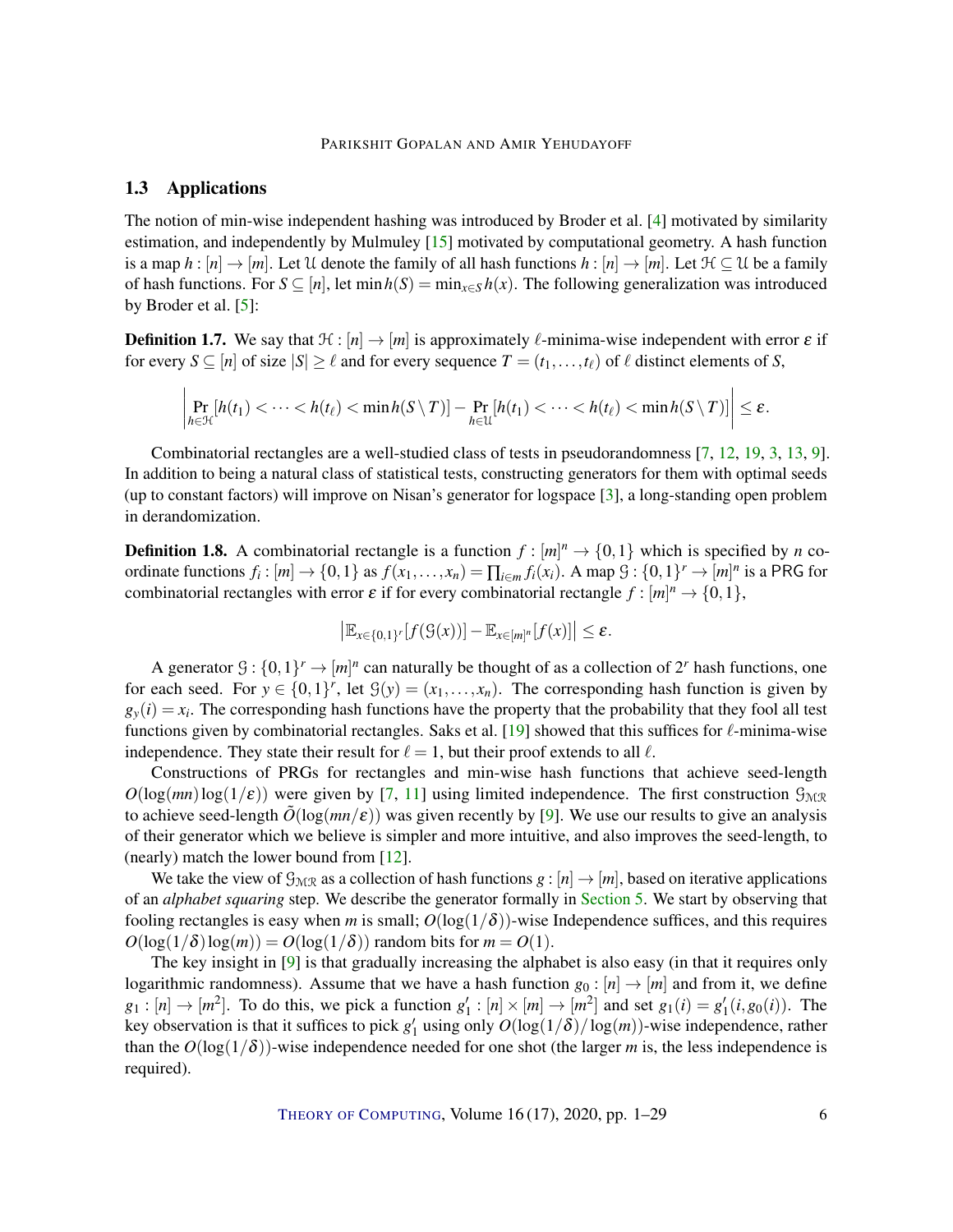<span id="page-6-2"></span>To see why this is so, fix subsets  $S_i \subseteq [m^2]$  for each co-ordinate and pretend that  $g_0$  is truly random. One can show that the random variable  $Pr_{g_0}[g_1(i) \in S_i]$  over the choice of  $g'_1$  has variance  $1/poly(m)$ . Since we are interested in  $\prod_i Pr_{g_0}[g_1(i) \in S_i]$ , which is the product of *n* small variance random variables, [Theorem](#page-1-1) [1.1](#page-1-1) says it suffices to use limited independence.<sup>3</sup>

<span id="page-6-0"></span>**Theorem 1.9.** Let  $\mathcal{G}_{MR}$  be the family of hash functions from [n] to [m] defined in [Section](#page-19-0) [5.2](#page-19-0) with error *parameter*  $\delta > 0$ *. The seed length is at most*  $O((\log \log(n) + \log(m/\delta))\log \log(m/\delta))$ *. Then, for every*  $S_1, \ldots, S_n \subseteq [m],$ 

$$
\left|\Pr_{g\in\mathcal{G}_{\mathcal{MR}}}[\forall i\in[n] \ g(i)\in S_i]-\Pr_{h\in\mathcal{U}}[\forall i\in[n] \ h(i)\in S_i]\right|\leq\delta.
$$

This improves the bound from [\[9\]](#page-26-3) in the dependence on *n* and  $\delta$ ; their bound was

 $O(\log(mn/\delta)\log\log(m) + \log(1/\delta)\log\log(1/\delta)\log\log\log(1/\delta)).$ 

In particular, the dependence on *n* reduces from  $log(n)$  to<sup>4</sup>  $log log(n)$ . The authors of [\[12\]](#page-27-1) showed a lower bound of  $\Omega(\log(m) + \log(1/\varepsilon) + \log(\log(n)))$  even for hitting sets, so our bound is tight upto the  $\log \log(m/\delta)$  factor. While [\[12\]](#page-27-1) constructed hitting-set generators for rectangles with near-optimal seedlength, we are unaware of previous constructions of pseudorandom generators for rectangles where the dependence of the seedlength on *n* is  $o(\log(n))$ .

Saks et al. [\[19\]](#page-27-2) showed how to translate a PRG for combinatorial rectangles to an approximately minima-wise independent family (for completeness, see [Section](#page-25-0) [5.5](#page-25-0) for a proof).

<span id="page-6-1"></span>**Theorem 1.10** ([\[19\]](#page-27-2)). Let  $\mathcal{G}: \{0,1\}^r \to [m]^n$  be a PRG for combinatorial rectangles with error  $\varepsilon$ . The *resulting family*  $\{g_y : y \in \{0,1\}^r\}$  *of hash functions is approximately*  $\ell$ *-minima-wise independent with error at most*  $\varepsilon \binom{m}{\ell}$ .

We thus get the following corollary.

**Corollary 1.11.** *For every*  $\ell$ , *there is a family of approximately*  $\ell$ -minima-wise independent hash functions with error  $\varepsilon$  and seed length at most  $O((\log \log(n) + \log(m^\ell/\varepsilon))(\log \log(m^\ell/\varepsilon)))$ .

## 1.4 Follow-up work

The basic nature of the questions we consider has led to follow-up work which we now briefly describe. (A preliminary version of this article appeared as [\[10\]](#page-26-6)).

Gopalan, Kane and Meka [\[8\]](#page-26-7) constructed the first PRG with seed-length  $O((\log(n/\delta)\log\log(n/\delta)^2)$ for several classes of functions, including halfspaces, modular tests and combinatorial shapes. The key technical ingredient of their work is a generalization of [Theorem](#page-1-1) [1.1](#page-1-1) to the complex numbers. Their proof, however, is different from ours, and in particular it does not imply the inequalities and tail bounds for symmetric polynomials that are proved here.

<sup>3</sup>To optimize the seed-length, we actually use almost *k*-wise independence rather than exact *k*-wise independence. So the analysis does not use [Theorem](#page-1-1) [1.1](#page-1-1) as a black-box, but rather it directly uses [Theorem](#page-4-1) [1.6.](#page-4-1)

<sup>&</sup>lt;sup>4</sup>The reason  $\log \log(n)$  seedlength is possible is because every rectangle can be  $\varepsilon$ -approximated by one that depends only on  $O(m \log(1/\varepsilon))$  co-ordinates. Hence the number of functions to fool grows polynomially in *n*, rather than exponentially.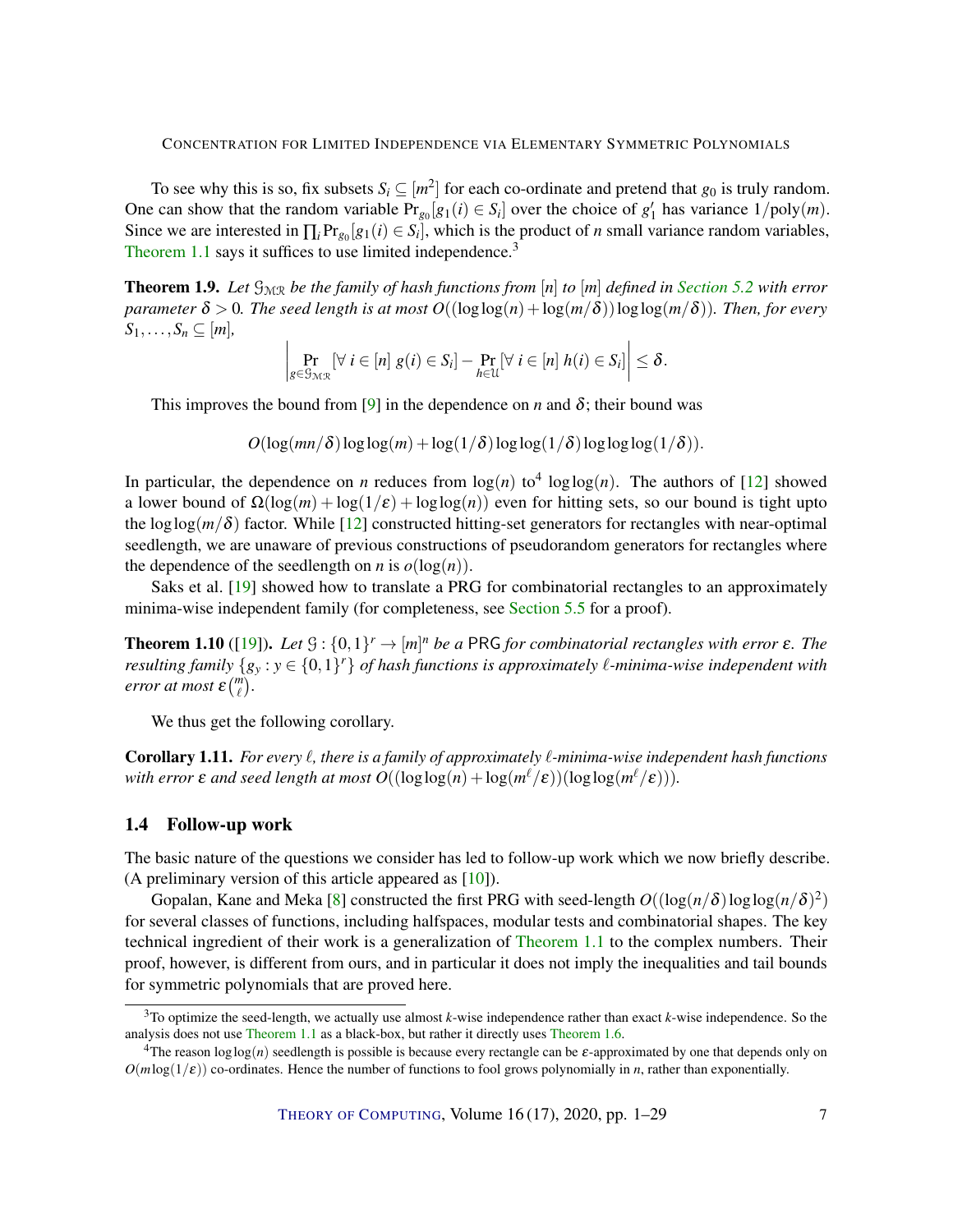#### PARIKSHIT GOPALAN AND AMIR YEHUDAYOFF

<span id="page-7-1"></span>Understanding the tradeoff between space and randomness as computational resources is an important problem in computational complexity theory. A central technique for understanding this tradeoff is via PRGs for branching programs [\[17\]](#page-27-6). Meka, Reingold and Tal [\[14\]](#page-27-7) constructed the first PRG for width-3 branching programs with nearly optimal seed length. Their proof relies on the proof strategy describe here.

The *iterated restrictions* approach is one of the few general mechanisms for constructing PRGs. It was suggested by Ajtai and Wigderson [\[1\]](#page-26-8) and in most applications does not yield truly optimal seed length. Doron, Hatami and Hoza [\[6\]](#page-26-9) showed that that the iterated restrictions approach can achieve optimal seed length (in a specific scenario). A key step in their proof is an extension of our results on the elementary symmetric polynomials to *subset-wise* symmetric polynomials.

## 1.5 Organization

We present the proofs of our inequalities for symmetric polynomials [\(Theorems](#page-2-1) [1.3](#page-2-1) [and](#page-3-0) [1.5\)](#page-3-0) in [Section](#page-7-0) [2](#page-7-0) and tail bounds for symmetric polynomials [\(Theorem](#page-4-1) [1.6\)](#page-4-1) in [Section](#page-12-1) [3.](#page-12-1) We use these bounds to prove the bound on products of low-variance variables [\(Theorem](#page-1-1) [1.1\)](#page-1-1) in [Section](#page-16-0) [4,](#page-16-0) and to analyze the generator from [\[9\]](#page-26-3) in [Section](#page-18-0) [5.](#page-18-0)

## <span id="page-7-0"></span>2 Inequalities for symmetric polynomials

The proof of our inequality for the elementary symmetric polynomials is by induction on *k*, and uses the method of Lagrange multipliers together with the Maclaurin identities.

*Proof of [Theorem](#page-2-1) [1.3.](#page-2-1)* It will be convenient to use

$$
E_2(a) = \sum_{i \in [n]} a_i^2.
$$

By Newton's identity,  $E_2 = S_1^2 - 2S_2$  so for all  $a \in \mathbb{R}^n$ ,

$$
S_1^2(a) + E_2(a) \le 2(S_1^2(a) + |S_2(a)|).
$$

It therefore suffices to prove that for all  $a \in \mathbb{R}^n$  and  $k \in [n]$ ,

$$
S_k^2(a) \le \frac{(16e^2(S_1^2(a) + E_2(a)))^k}{k^k}.
$$

We prove this by induction. For  $k \in \{1,2\}$ , it indeed holds. Let  $k > 2$ . Our goal will be upper bounding the maximum of the projectively defined<sup>5</sup> function

$$
\phi_k(a) = \frac{S_k^2(a)}{(S_1^2(a) + E_2(a))^k}
$$

<sup>&</sup>lt;sup>5</sup>That is, for every  $a \neq 0$  in  $\mathbb{R}^n$  and  $c \neq 0$  in  $\mathbb{R}$ , we have  $\phi_k(ca) = \phi_k(a)$ .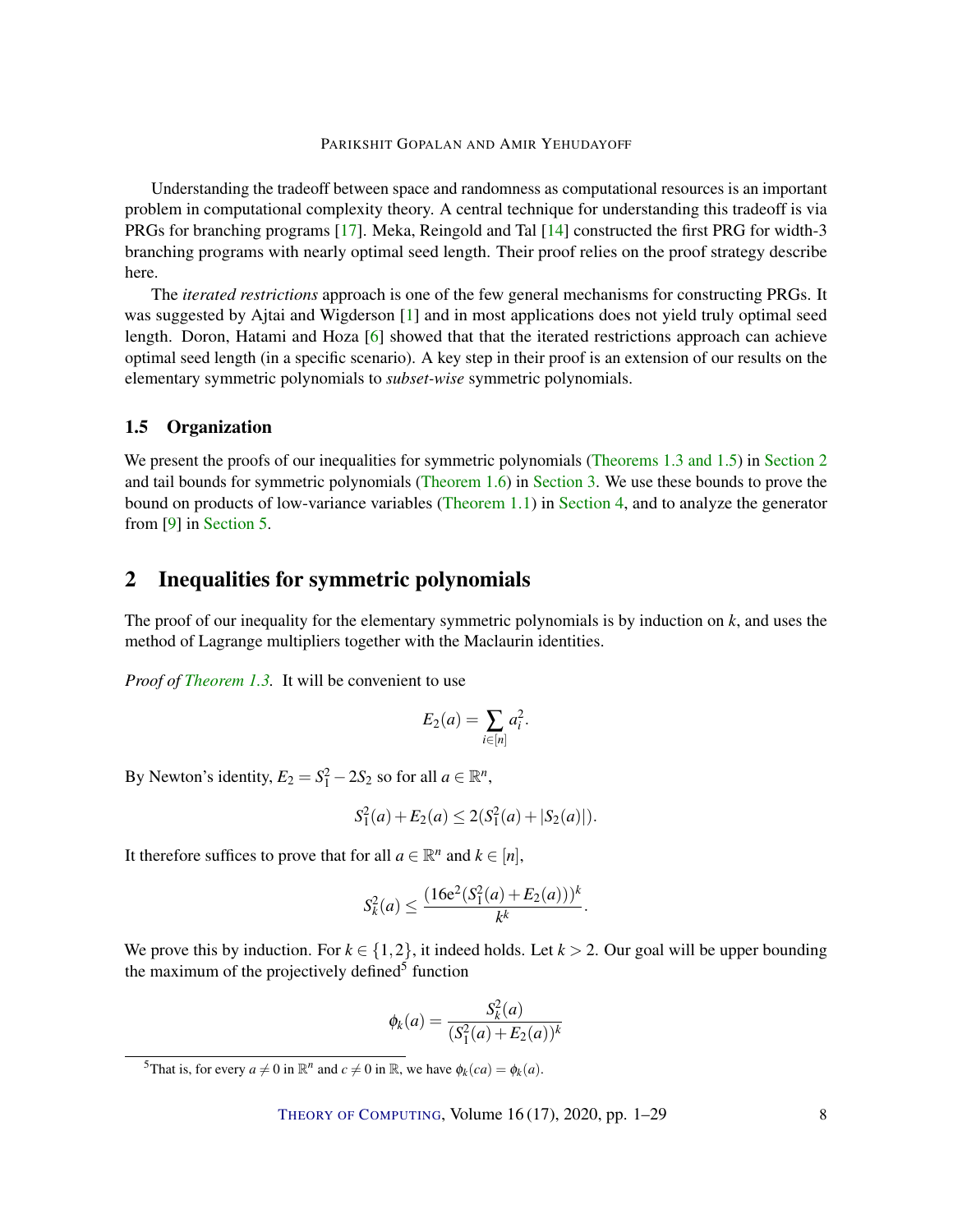under the constraint that  $S_1(a)$  is fixed. Since  $\phi_k$  is projectively defined, its supremum is attained in the (compact) unit sphere, and is therefore a maximum. Choose  $a \neq 0$  to be a point that achieves the maximum of  $\phi_k$ . We assume, without loss of generality, that  $S_1(a)$  is non-negative (if  $S_1(a) < 0$ , consider −*a* instead of *a*). There are two cases to consider:

The first case is that for all  $i \in [n]$ ,

<span id="page-8-0"></span>
$$
a_i \le \frac{2k^{1/2}(S_1^2(a) + E_2(a))^{1/2}}{n}.
$$
\n(2.1)

In this case we do not need the induction hypothesis and can in fact replace each *a<sup>i</sup>* by its absolute value. Let  $P \subseteq [n]$  be the set of  $i \in [n]$  so that  $a_i \ge 0$ . Then by [Equation \(2.1\),](#page-8-0)

$$
\sum_{i \in P} |a_i| \le 2k^{1/2} (S_1^2(a) + E_2(a))^{1/2}.
$$

Note that

$$
S_1(a) = \sum_{i \in P} |a_i| - \sum_{i \notin P} |a_i| \ge 0.
$$

Hence

$$
\sum_{i \notin P} |a_i| \leq \sum_{i \in P} |a_i| \leq 2k^{1/2} (S_1^2(a) + E_2(a))^{1/2}.
$$

Overall we have

$$
\sum_{i \in [n]} |a_i| \le 4k^{1/2} (S_1^2(a) + E_2(a))^{1/2}.
$$

We then bound

$$
|S_k(a_1, ..., a_n)| \le S_k(|a_1|, ..., |a_n|)
$$
  
\n
$$
\le \left(\frac{e}{k}\right)^k \left(\sum_{i \in [n]} |a_i|\right)^k \text{ by the Maclaurin identities}
$$
  
\n
$$
\le \left(\frac{4e}{\sqrt{k}}\right)^k (S_1^2(a) + E_2(a))^{k/2}.
$$

The second case is that there exists  $i_0 \in [n]$  so that

<span id="page-8-1"></span>
$$
a_{i_0} > \frac{2k^{1/2}(S_1^2(a) + E_2(a))^{1/2}}{n}.
$$
\n(2.2)

In this case we use induction and Lagrange multipliers. For simplicity of notation, for a function  $F$  on  $\mathbb{R}^n$ denote

$$
F(-i) = F(a_1, a_2, \dots, a_{i-1}, a_{i+1}, \dots, a_n)
$$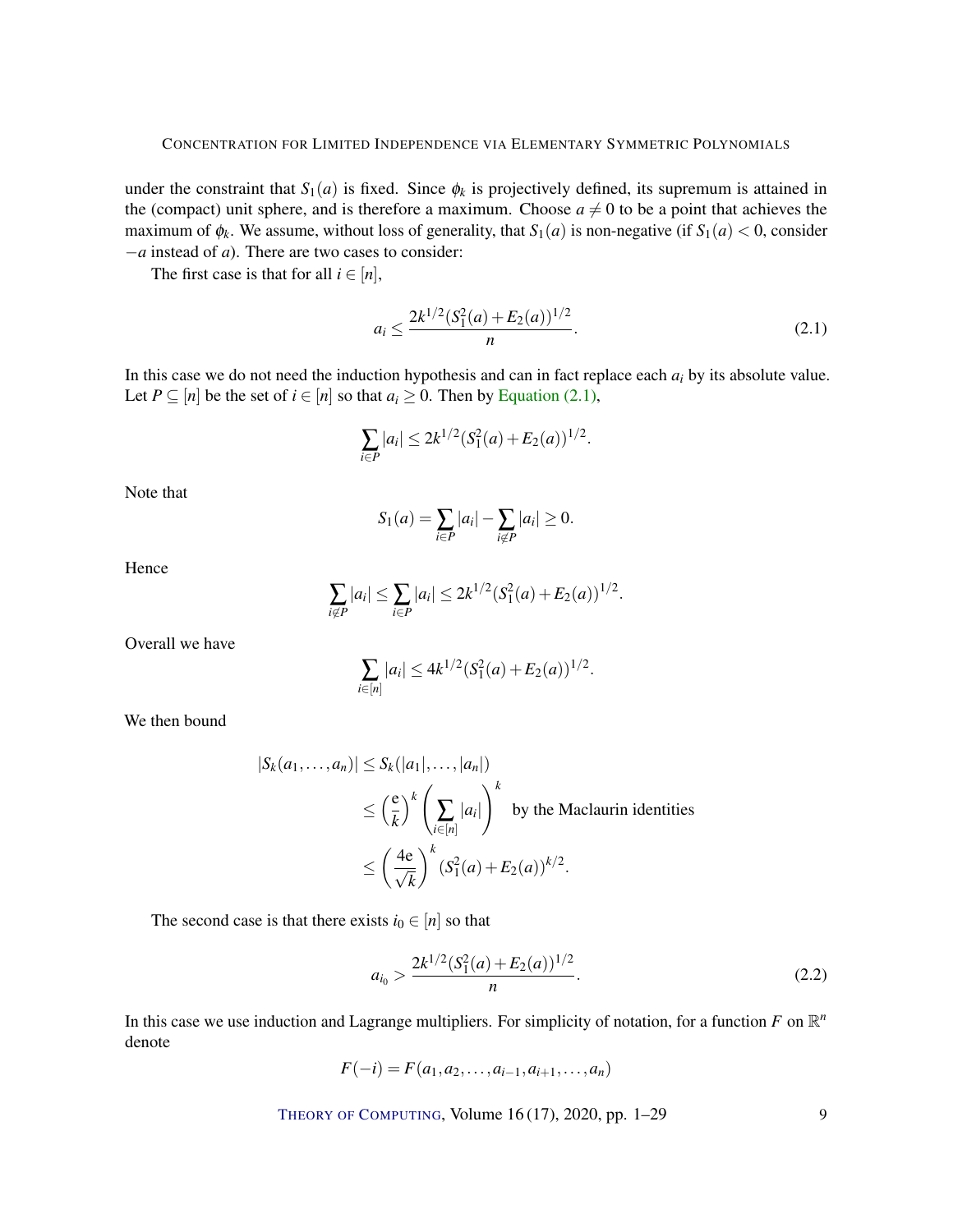for  $i \in [n]$ . For every  $\delta \in \mathbb{R}^n$  so that  $\sum_i \delta_i = 0$  we have  $\phi_k(a+\delta) \leq \phi_k(a)$ . Hence, <sup>6</sup> for all  $\delta$  so that  $\sum_i \delta_i = 0$ ,

$$
\begin{split} \phi_{k}(a) &\geq \frac{S_{k}^{2}(a+\delta)}{(S_{1}^{2}(a+\delta)+E_{2}(a+\delta))^{k}} \\ &\geq \frac{(S_{k}(a)+\sum_{i}\delta_{i}S_{k-1}(-i)+O(\delta^{2}))^{2}}{(S_{1}^{2}(a)+E_{2}(a)+2\sum_{i}a_{i}\delta_{i}+O(\delta^{2}))^{k}} \\ &\geq \frac{S_{k}^{2}(a)+2S_{k}(a)\sum_{i}\delta_{i}S_{k-1}(-i)+O(\delta^{2})}{(S_{1}^{2}(a)+E_{2}(a))^{k}+2k(S_{1}^{2}(a)+E_{2}(a))^{k-1}\sum_{i}a_{i}\delta_{i}+O(\delta^{2})}.\end{split}
$$

Hence, for all  $\delta$  close enough to zero so that  $\sum_i \delta_i = 0$ ,

$$
\frac{S_k^2(a)}{(S_1^2(a)+E_2(a))^k} \ge \frac{S_k^2(a)+2S_k(a)\sum_i \delta_i S_{k-1}(-i)+O(\delta^2)}{(S_1^2(a)+E_2(a))^k+2k(S_1^2(a)+E_2(a))^{k-1}\sum_i a_i \delta_i+O(\delta^2)},
$$

or

$$
\sum_{i} \delta_{i} (a_{i} S_{k}(a) k - (S_{1}^{2}(a) + E_{2}(a)) S_{k-1}(-i)) \ge 0.
$$
 (2.3)

For the above inequality to hold for all such  $\delta$ , it must be that there is  $\lambda$  so that for all  $i \in [n]$ ,

$$
a_i S_k(a)k - (S_1^2(a) + E_2(a))S_{k-1}(-i) = \lambda.
$$

To see why this is true, set  $\lambda_i = a_i S_k(a)k - (S_1^2(a) + E_2(a))S_{k-1}(-i)$ . We now have  $\lambda_1, \ldots, \lambda_n$  so that

<span id="page-9-0"></span>
$$
\sum_{i} \lambda_i \delta_i \ge 0 \tag{2.4}
$$

for every  $\delta_1,\ldots,\delta_n$  of sufficiently small norm where  $\sum_i \delta_i = 0$ . We claim that this implies that in fact  $\lambda_i = \lambda$  for every *i*. To see this, assume for contradiction that  $\lambda_1 \neq \lambda_2$  and  $|\lambda_1| > |\lambda_2|$ . Set

$$
\delta_1=-\mu\lambda_1,\ \delta_2=\mu\lambda_1,\ \delta_3=\delta_4=\ldots=\delta_n=0
$$

for  $\mu > 0$  sufficiently small. It follows that  $\sum_i \delta_i = 0$  and  $\sum_i \lambda_i \delta_i = \mu(\lambda_1 \lambda_2 - \lambda_1^2) < 0$  so [Equation](#page-9-0) [\(2.4\)](#page-9-0) is violated.

Sum over *i* to get

$$
\lambda n = S_1(a)S_k(a)k - (S_1^2(a) + E_2(a))(n - (k-1))S_{k-1}(a).
$$

Thus, for all  $i \in [n]$ ,

$$
a_i S_k(a)k - (S_1^2(a) + E_2(a))S_{k-1}(-i)
$$
  
=  $\frac{1}{n} (S_1(a)S_k(a)k - (S_1^2(a) + E_2(a))(n - (k-1))S_{k-1}(a)),$ 

<sup>6</sup>Here and below,  $O(\delta^2)$  means of absolute value at most  $C \cdot ||\delta||_{\infty}$  for  $C = C(n, k) \ge 0$ .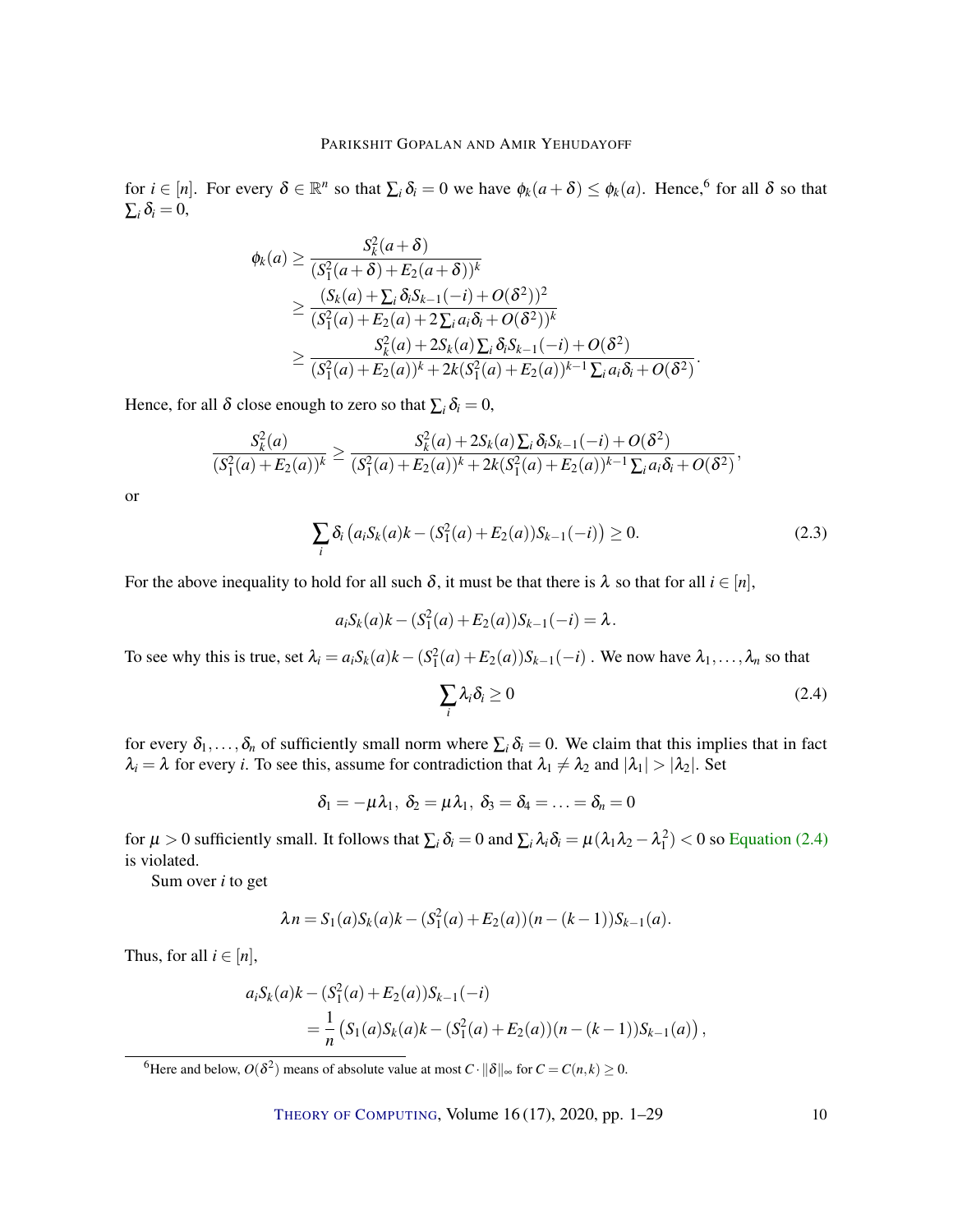or

$$
S_k(a)k\left(a_i - \frac{S_1(a)}{n}\right)
$$
  
=  $(S_1^2(a) + E_2(a))(S_{k-1}(-i) - S_{k-1}(a)) + \frac{(k-1)}{n}(S_1^2(a) + E_2(a))S_{k-1}(a)).$ 

This specifically holds for  $i_0$ , so using [Equation \(2.2\)](#page-8-1) we have

$$
\begin{aligned} & \left| S_k(a)k \frac{a_{i_0}}{2} \right| \\ &< \left| S_k(a)k \left( a_{i_0} - \frac{S_1(a)}{n} \right) \right| \\ &\leq \left| (S_1^2(a) + E_2(a))a_{i_0}S_{k-2}(-i_0) \right| + \left| \frac{(k-1)(S_1^2(a) + E_2(a))S_{k-1}(a)}{n} \right|, \end{aligned}
$$

or

$$
|S_{k}(a)|\n\leq \left|\frac{2(S_{1}^{2}(a)+E_{2}(a))S_{k-2}(-i_{0})}{k}\right| + \left|\frac{2(k-1)(S_{1}^{2}(a)+E_{2}(a))S_{k-1}(a)}{nka_{i_{0}}}\right|
$$
\n
$$
< \left|\frac{2(S_{1}^{2}(a)+E_{2}(a))S_{k-2}(-i_{0})}{k}\right| + \left|\frac{(S_{1}^{2}(a)+E_{2}(a))^{1/2}S_{k-1}(a)}{k^{1/2}}\right|.
$$
\n(2.5)

To apply induction we need to bound  $S_1^2(-i_0) + E_2(-i_0)$  from above. Since

$$
S_1^2(a) + E_2(a) - S_1^2(-i_0) - E_2(-i_0) = a_{i_0}^2 + 2a_{i_0}S_1(-i_0) + a_{i_0}^2
$$
  
=  $2a_{i_0}S_1(a) \ge 0$ .

we have the bound

<span id="page-10-0"></span>
$$
S_1^2(-i_0) + E_2(-i_0) \le S_1^2(a) + E_2(a).
$$

Finally, by induction and [Equation \(2.5\),](#page-10-0)

$$
|S_k(a)| \le \frac{2(S_1^2(a) + E_2(a))}{k} \frac{(16e^2(S_1^2(-i_0) + E_2(-i_0)))^{(k-2)/2}}{(k-2)^{(k-2)/2}} + \frac{(S_1^2(a) + E_2(a))^{1/2}}{k^{1/2}} \frac{(16e^2(S_1^2(a) + E_2(a)))^{(k-1)/2}}{(k-1)^{(k-1)/2}} \n\le \frac{(16e^2(S_1^2(a) + E_2(a)))^{k/2}}{k^{k/2}} \left(\frac{2}{16e^2(1-\frac{2}{k})^{(k-2)/2}} + \frac{1}{4e(1-\frac{1}{k})^{(k-1)/2}}\right) < \frac{(16e^2(S_1^2(a) + E_2(a)))^{k/2}}{k^{k/2}}.
$$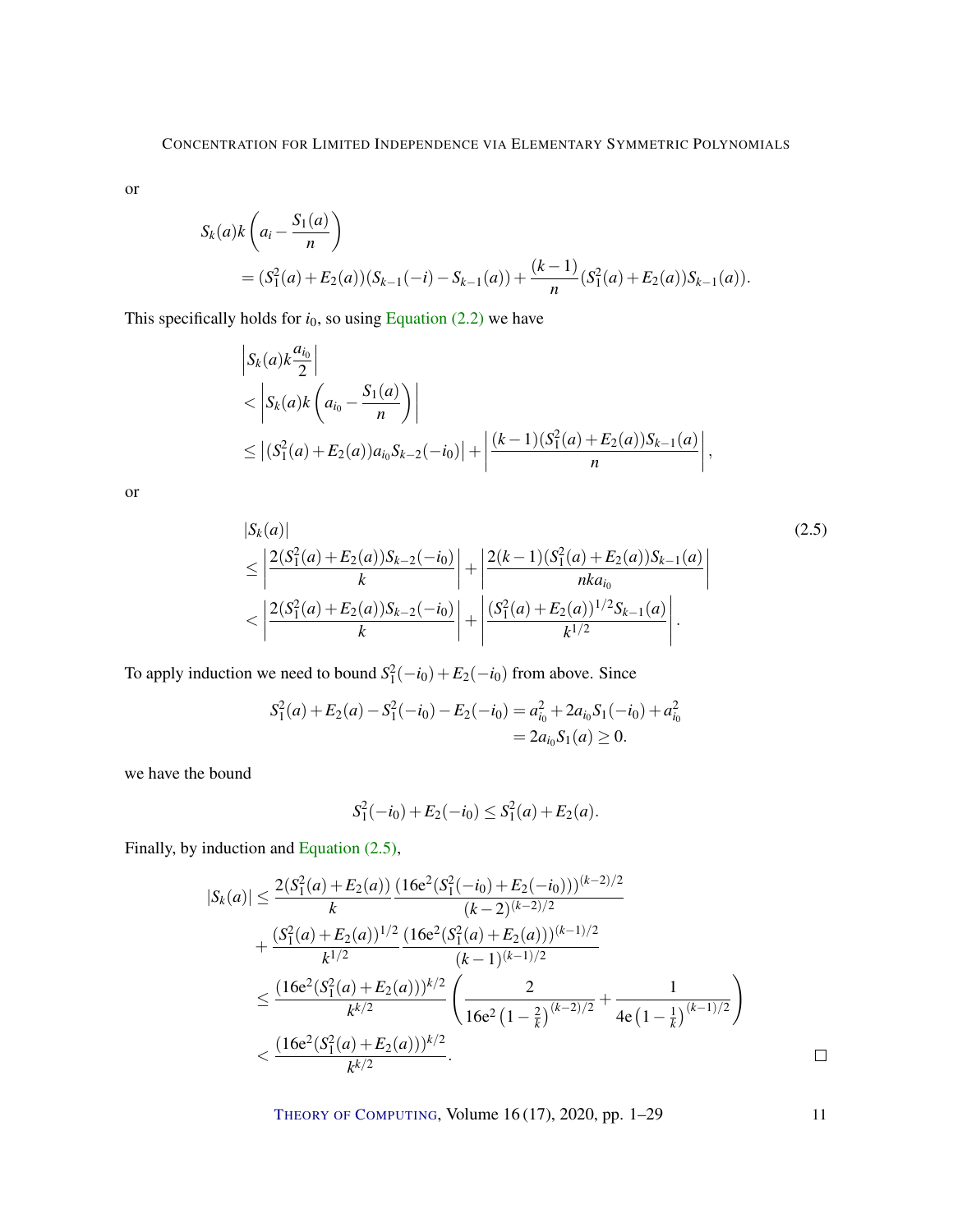<span id="page-11-1"></span>The proof of the more general inequality [\(Theorem](#page-3-0) [1.5\)](#page-3-0) is by reduction to [Theorem](#page-2-1) [1.3,](#page-2-1) and uses the connection between real polynomials in one variable and the symmetric polynomials.

*Proof of [Theorem](#page-3-0) [1.5.](#page-3-0)* Assume  $a_1, \ldots, a_m$  are nonzero and  $a_{m+1}, \ldots, a_n$  are zero. Denote  $a' = (a_1, \ldots, a_m)$ and notice that for all<sup>7</sup>  $k \in [n]$ ,

$$
S_k(a) = S_k(a').
$$

Write

$$
p(\xi) = \prod_{i \in [m]} (\xi a_i + 1) = \sum_{k=0}^{m} \xi^k S_k(a).
$$

Derive *k* times to get

$$
p^{(k)}(\xi) = S_k(a)k! \left( {m \choose k} \frac{S_m(a)}{S_k(a)} \xi^{m-k} + {m-1 \choose k} \frac{S_{m-1}(a)}{S_k(a)} \xi^{m-k-1} + \dots + {k+1 \choose k} \frac{S_{k+1}(a)}{S_k(a)} \xi + 1 \right).
$$

Since *p* has *m* real roots,  $p^{(k)}$  has  $m-k$  real roots. Since  $p^{(k)}(0) \neq 0$ , there is  $b \in \mathbb{R}^{m-k}$  so that

$$
p^{(k)}(\xi) = S_k(a)k! \prod_{i \in [m-k]} (\xi b_i + 1).
$$

For all  $h \in [m-k]$ ,

$$
S_h(b) = {k+h \choose k} \frac{S_{k+h}(a)}{S_k(a)}.
$$

By assumption,

$$
|S_1(b)| \leq C
$$
 and  $|S_2(b)| \leq C^2$ .

[Theorem](#page-2-1) [1.3](#page-2-1) implies

$$
|S_h(b)| = \left| {k+h \choose k} \frac{S_{k+h}(a)}{S_k(a)} \right| \leq \frac{(8eC)^h}{h^{h/2}}.
$$

## <span id="page-11-0"></span>2.1 Zeros of polynomials

We conclude the section with a proof of [Fact](#page-3-1) [1.4](#page-3-1) which states that over the reals, if  $S_k(a) = S_{k+1}(a) = 0$ for  $k > 0$  then  $S_{\ell}(a) = 0$  for all  $\ell \geq k$ .

For a univariate polynomial  $p(\xi)$  and a root  $y \in \mathbb{R}$  of p, denote by mult $(p, y)$  the multiplicity of the root *y* in *p*. We use the following property of polynomials  $p(\xi)$  with real roots (see, e.g., [\[18\]](#page-27-8)), which can be proved using the interlacing of the zeroes of  $p(\xi)$  and  $p'(\xi)$ : If mult $(p', y) \ge 2$  then  $mult(p, y) \geq mult(p', y) + 1.$ 

 $\sqrt[7]{7}$ For  $k > m$  we have  $S_k(a) = 0$  so there is nothing to prove.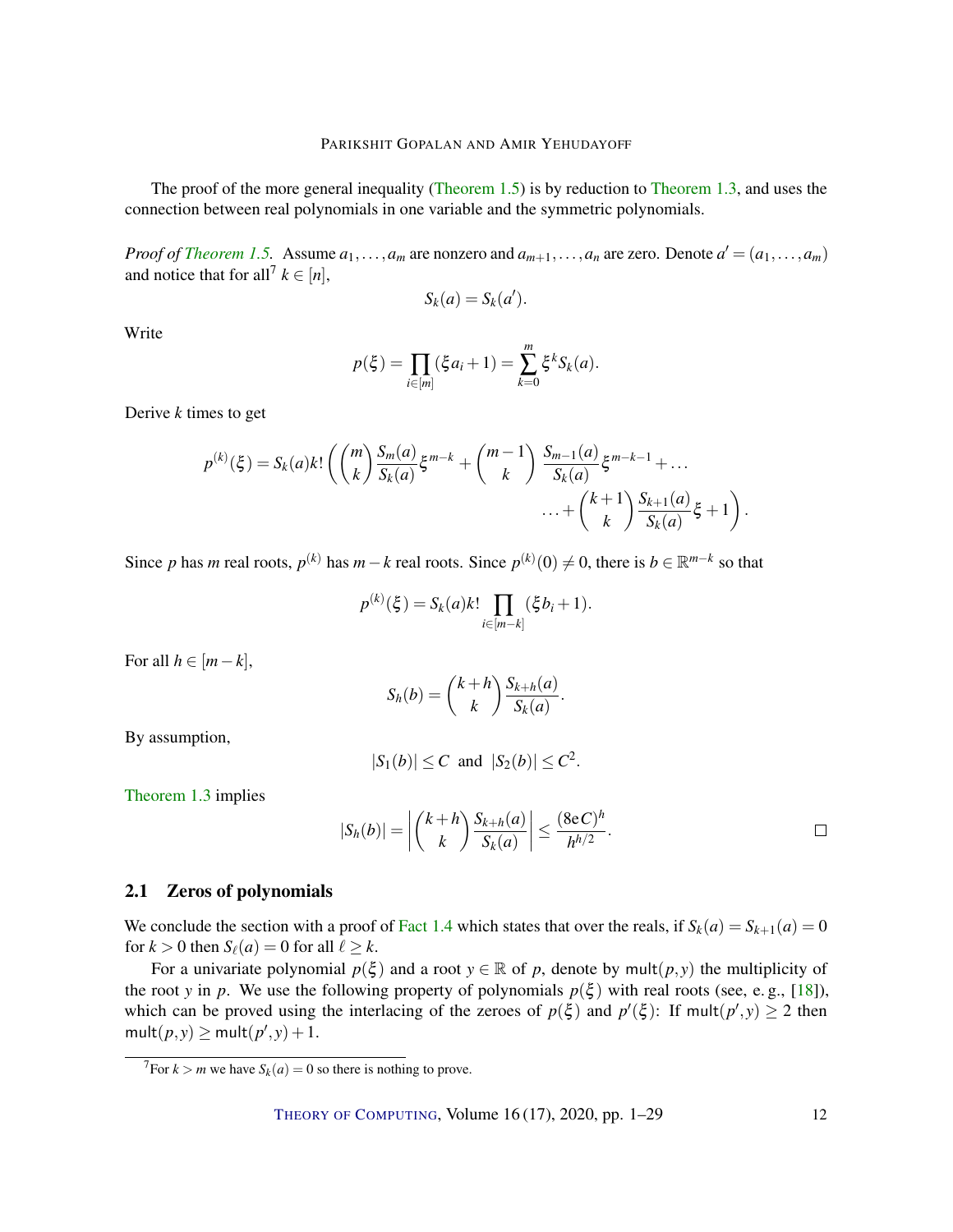*Proof of [Fact](#page-3-1) [1.4.](#page-3-1)* Let

$$
p(\xi) = \prod_{i \in [n]} (\xi + b_i) = \sum_{k=0}^{n} \xi^k S_{n-k}(b).
$$

Consider  $p^{(n-k-1)}(\xi)$  which is the  $(n-k-1)$ -th derivative of  $p(\xi)$ . Since  $S_k(b) = S_{k+1}(b) = 0$  for  $k > 0$ , it follows that  $\xi^2$  divides  $p^{(n-k-1)}(\xi)$  and hence mult $(p^{(n-k-1)},0) \ge 2$ . Applying the above fact  $n-k-1$ times, we get mult(*p*, 0) ≥ *n*−*k* + 1 so  $S_n(b) = ... = S_k(b) = 0$ .  $\Box$ 

# <span id="page-12-1"></span>3 Tail bounds under limited independence

In this section we work with the following setup. Let  $X = (X_1, \ldots, X_n)$  be a vector of real valued random variables so that  $\mathbb{E}[X_i] = 0$  for all  $i \in [n]$ . Let  $\sigma_i^2$  denote the variance of  $X_i$ , and let  $\sigma^2 = \sum_{i=1}^n \sigma_i^2$ . The goal is proving a tail bound on the behavior of the symmetric functions under limited independence.

We start by obtaining tail estimates, under full independence. Let U denote the distribution over  $X = (X_1, \ldots, X_n)$  where  $X_1, \ldots, X_n$  are independent.

<span id="page-12-2"></span>**Lemma 3.1.**  $\mathbb{E}_{X \in \mathcal{U}}[S^2_{\ell}(X)] \leq \frac{\sigma^{2\ell}}{\ell!}$  $\frac{\sigma^{2\alpha}}{\ell!}$ .

*Proof.* Since the expectation of  $X_i$  is zero for all  $i \in [n]$ ,

$$
\mathbb{E}[S_{\ell}^{2}(X)] = \sum_{T,T'\subseteq[n]:|T|=|T'|=\ell} \mathbb{E}\left[\prod_{t\in T} X_{t}\prod_{t'\in T'} X_{t'}\right]
$$
  
\n
$$
= \sum_{T\subseteq[n]:|T|=\ell} \mathbb{E}\left[\prod_{t\in T} X_{t}^{2}\right] = \sum_{T\subseteq[n]:|T|=\ell} \prod_{t\in T} \sigma_{t}^{2}
$$
  
\n
$$
\leq \frac{1}{\ell!} \left(\sum_{i\in[n]} \sigma_{i}^{2}\right)^{\ell} = \frac{\sigma^{2\ell}}{\ell!}.
$$

<span id="page-12-0"></span>**Corollary 3.2.** *For t* > 0 *and*  $\ell \in [n]$ *, by Markov's inequality,* 

$$
\Pr_{X \in \mathcal{U}} \left[ |S_{\ell}(X)| \ge \left( \frac{e^{1/2} t \sigma}{\ell^{1/2}} \right)^{\ell} \ge \frac{(t \sigma)^{\ell}}{\sqrt{\ell!}} \right] \le \frac{1}{t^{2\ell}}.
$$
 (3.1)

*If*  $2e^{1/2}$ *t* $\sigma \le k^{1/2}$  then by the union bound

$$
\Pr_{X \in \mathcal{U}} \left[ \sum_{\ell=k}^{n} |S_{\ell}(X)| \ge 2 \left( \frac{e^{1/2} t \sigma}{k^{1/2}} \right)^k \right] \le \frac{1}{t^{2k} - t^{2(k-1)}}.
$$
 (3.2)

We now consider limited independence.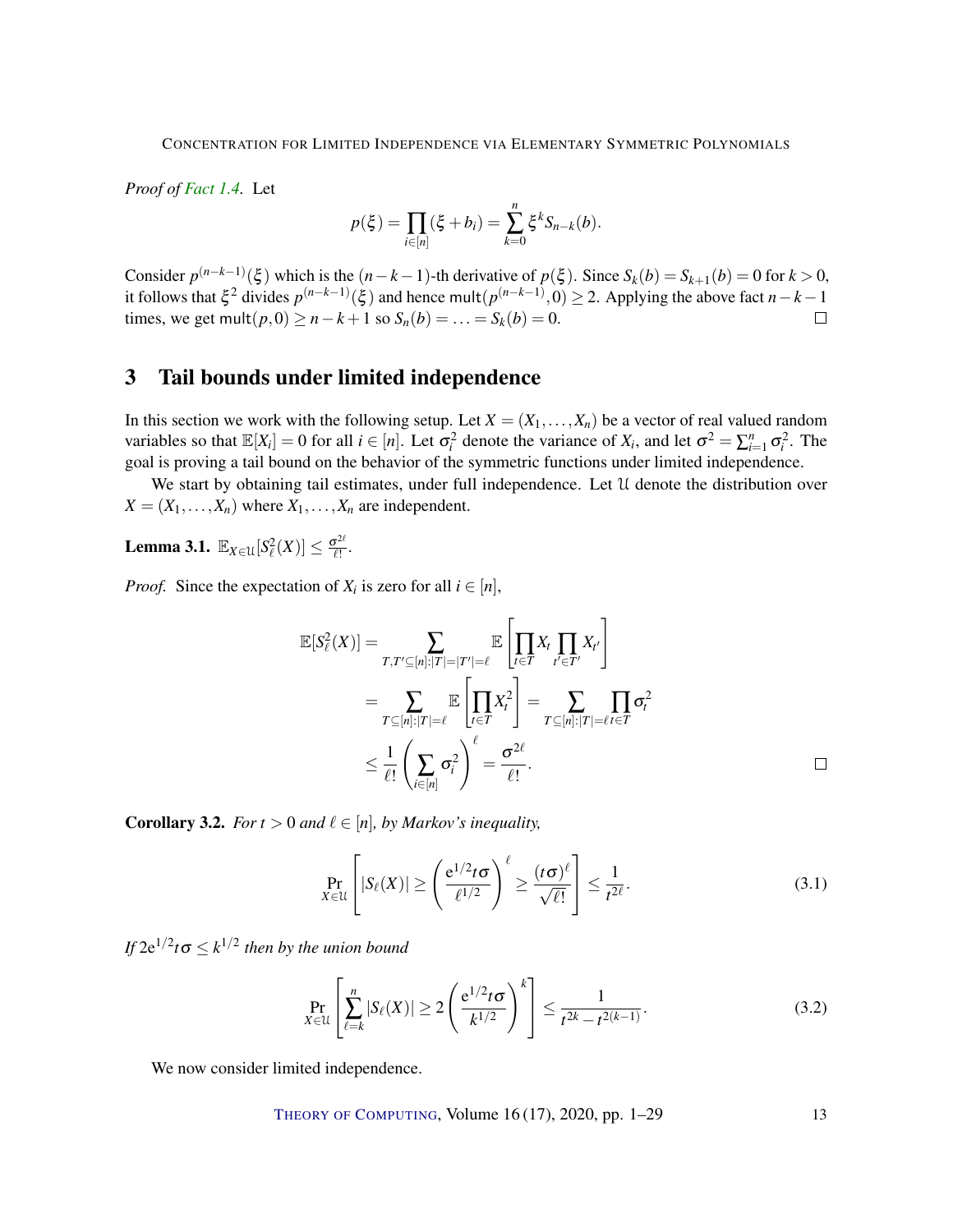<span id="page-13-4"></span>**Lemma 3.3.** Let  $D$  denote a distribution over  $X = (X_1, \ldots, X_n)$  where  $X_1, \ldots, X_n$  are  $(2k+2)$ -wise *independent.* Let  $t \ge 1$ *. Except with* D-probability at most  $2t^{-2k}$ , the following bounds hold for all  $\ell \in \{k,\ldots,n\}$ :

$$
|S_{\ell}(X)| \le (8et\sigma)^{\ell} \left(\frac{k}{\ell}\right)^{\ell/2}.
$$
 (3.3)

*Proof.* In the following the underlying probability distribution over *X* is D. By [Lemma](#page-12-2) [3.1,](#page-12-2) for  $i \in$  ${k, k+1},$ 

$$
\mathbb{E}[S_i^2(X)] \leq \frac{\sigma^{2i}}{i!}.
$$

Hence by Markov's inequality,

$$
\Pr\left[|S_i(X)| \geq \frac{(t\sigma)^i}{\sqrt{i!}}\right] \leq t^{-2i}.
$$

From now on, condition on the event that

$$
|S_k(X)| \le \frac{(t\sigma)^k}{\sqrt{k!}}
$$
 and  $|S_{k+1}(X)| \le \frac{(t\sigma)^{k+1}}{\sqrt{(k+1)!}}$ , (3.4)

which occurs with probability at least  $1 - 2t^{-2k}$ . Fix  $x = (x_1, \ldots, x_n)$  such that [Equation \(3.4\)](#page-13-0) holds.

We claim that there must exist  $k_0 \in \{0, \ldots, k-1\}$  for which the following bounds hold:

<span id="page-13-2"></span><span id="page-13-1"></span><span id="page-13-0"></span>
$$
|S_{k_0}(x)| \ge \frac{(t\sigma)^{k_0}}{\sqrt{k_0!}},\tag{3.5}
$$

$$
|S_{k_0+1}(x)| \le \frac{(t\sigma)^{k_0+1}}{\sqrt{(k_0+1)!}},
$$
\n(3.6)

$$
|S_{k_0+2}(x)| \le \frac{(t\sigma)^{k_0+2}}{\sqrt{(k_0+2)!}}.\tag{3.7}
$$

To see this, mark point  $j \in \{0, \ldots, k+1\}$  as *high* if

<span id="page-13-3"></span>
$$
|S_j(x)| \ge \frac{(t\sigma)^j}{\sqrt{j!}}
$$

and *low* if

$$
|S_j(x)| \leq \frac{(t\sigma)^j}{\sqrt{j!}}.
$$

A point is marked both high and low if equality holds. Observe that 0 is marked high (and low) since  $S_0(x) = 1$  and *k* and  $k + 1$  are marked low by [Equation](#page-13-0) [\(3.4\)](#page-13-0). This implies the existence of a triple  $k_0$ ,  $k_0$  + 1,  $k_0$  + 2 where the first point is high and the next two are low.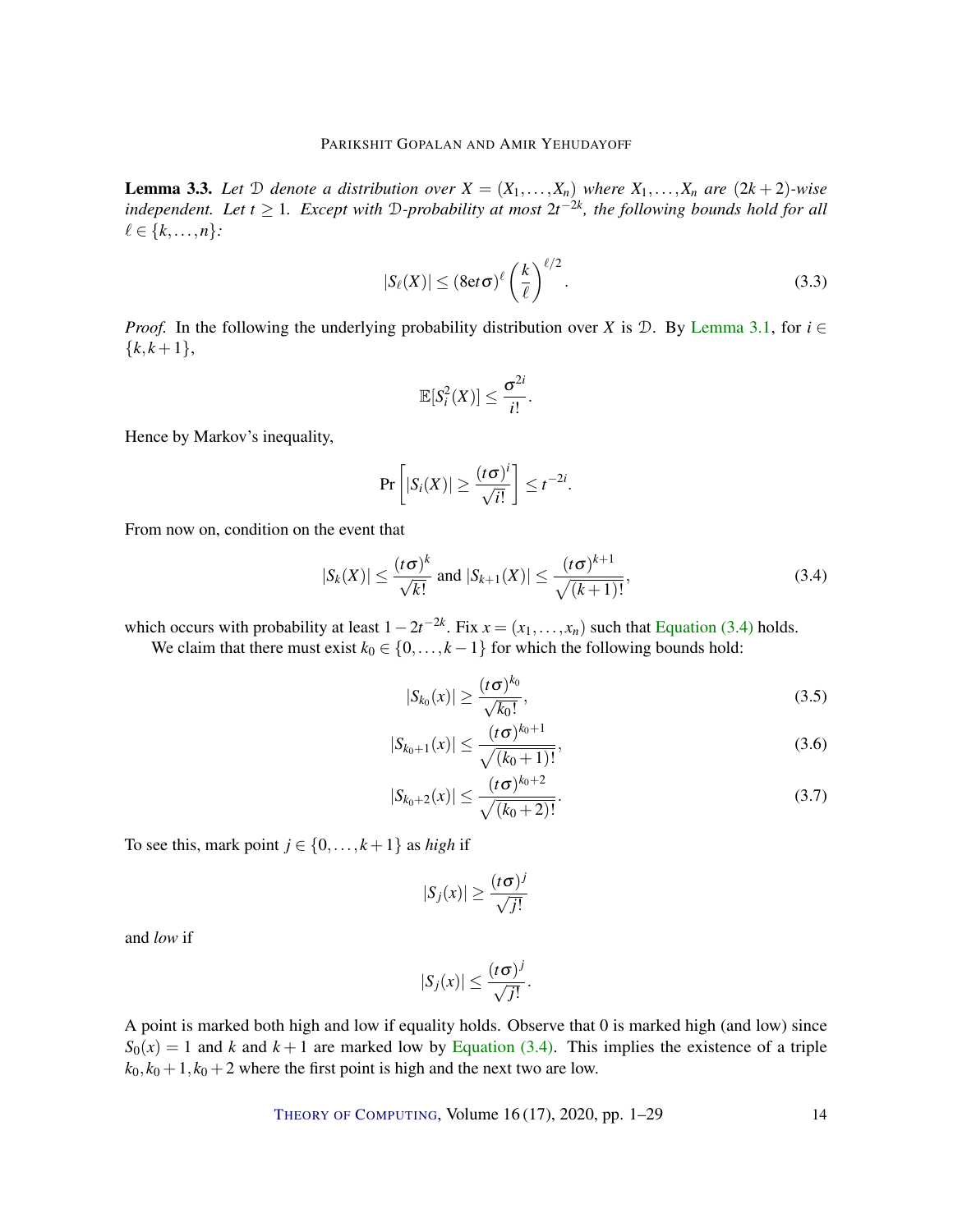Let  $\gamma > 0$  be the smallest number so that the following inequalities hold:

<span id="page-14-0"></span>
$$
|S_{k_0+1}(x)| \le |S_{k_0}(x)| \frac{\gamma}{\sqrt{k_0+1}},
$$
\n(3.8)

<span id="page-14-1"></span>
$$
|S_{k_0+2}(x)| \le |S_{k_0}(x)| \frac{\gamma^2}{\sqrt{(k_0+1)(k_0+2)}}.
$$
\n(3.9)

By definition, one of [Equations \(3.8\)](#page-14-0) [and \(3.9\)](#page-14-1) holds with equality so

$$
|S_{k_0}(x)| = \max \left\{ \frac{|S_{k_0+1}(x)|\sqrt{k_0+1}}{\gamma}, \frac{|S_{k_0+2}(x)|\sqrt{(k_0+1)(k_0+2)}}{\gamma^2} \right\}.
$$

Observe further that  $\gamma \le t\sigma$  by [Equations](#page-13-1) [\(3.5\)](#page-13-1), [\(3.6\)](#page-13-2) and [\(3.7\).](#page-13-3) Combining this with the bounds in Equations  $(3.6)$  and  $(3.7)$ 

$$
|S_{k_0}(x)| \le \max\left\{\frac{(t\sigma)^{k_0+1}}{\gamma\sqrt{k_0!}}, \frac{(t\sigma)^{k_0+2}}{\gamma^2\sqrt{k_0!}}\right\} = \frac{(t\sigma)^{k_0+2}}{\gamma^2\sqrt{k_0!}}.
$$
 (3.10)

[Equations \(3.8\)](#page-14-0) [and \(3.9\)](#page-14-1) let us apply [Theorem](#page-3-0) [1.5](#page-3-0) with  $C = \gamma$ √  $k_0+1$  and  $h \geq 3$  to get

<span id="page-14-2"></span>
$$
\left|\frac{S_{k_0+h}(x)}{S_{k_0}(x)}\right| \le (8e\gamma)^h \frac{(k_0+1)^{h/2}}{h^{h/2} \binom{k_0+h}{k_0}}.
$$

Bounding  $|S_{k_0}|$  by [Equation](#page-14-2) [3.10,](#page-14-2) we get

$$
|S_{k_0+h}(x)| \le (8e\gamma)^h \frac{(k_0+1)^{h/2}}{h^{h/2} \binom{k_0+h}{k_0}} \frac{(t\sigma)^{k_0+2}}{\gamma^2 \sqrt{k_0!}} \le (8et\sigma)^{k_0+h} \frac{(k_0+1)^{h/2}}{h^{h/2} \sqrt{k_0! \binom{k_0+h}{h}}}.
$$

Since

$$
{k_0+h \choose h} \ge \max\left\{ \left(\frac{k_0+h}{k_0}\right)^{k_0}, \left(\frac{k_0+h}{h}\right)^h \right\} \ge \frac{(k_0+h)^{(k_0+h)/2}}{k_0^{k_0/2}h^{h/2}},
$$

we have

$$
\frac{(k_0+1)^{h/2}}{h^{h/2}\sqrt{k_0!} \binom{k_0+h}{h}} \le \left(\frac{k_0+1}{h}\right)^{h/2} \frac{k_0^{k_0/2} h^{h/2}}{(k_0+h)^{(k_0+h)/2}} \le \left(\frac{k_0+1}{k_0+h}\right)^{(k_0+h)/2}.
$$

Therefore, denoting  $\ell = k_0 + h$ , since  $k_0 + 1 \leq k$ ,

$$
|S_{\ell}(x)| \leq (8et\sigma)^{\ell} \left(\frac{k}{\ell}\right)^{\ell/2}.
$$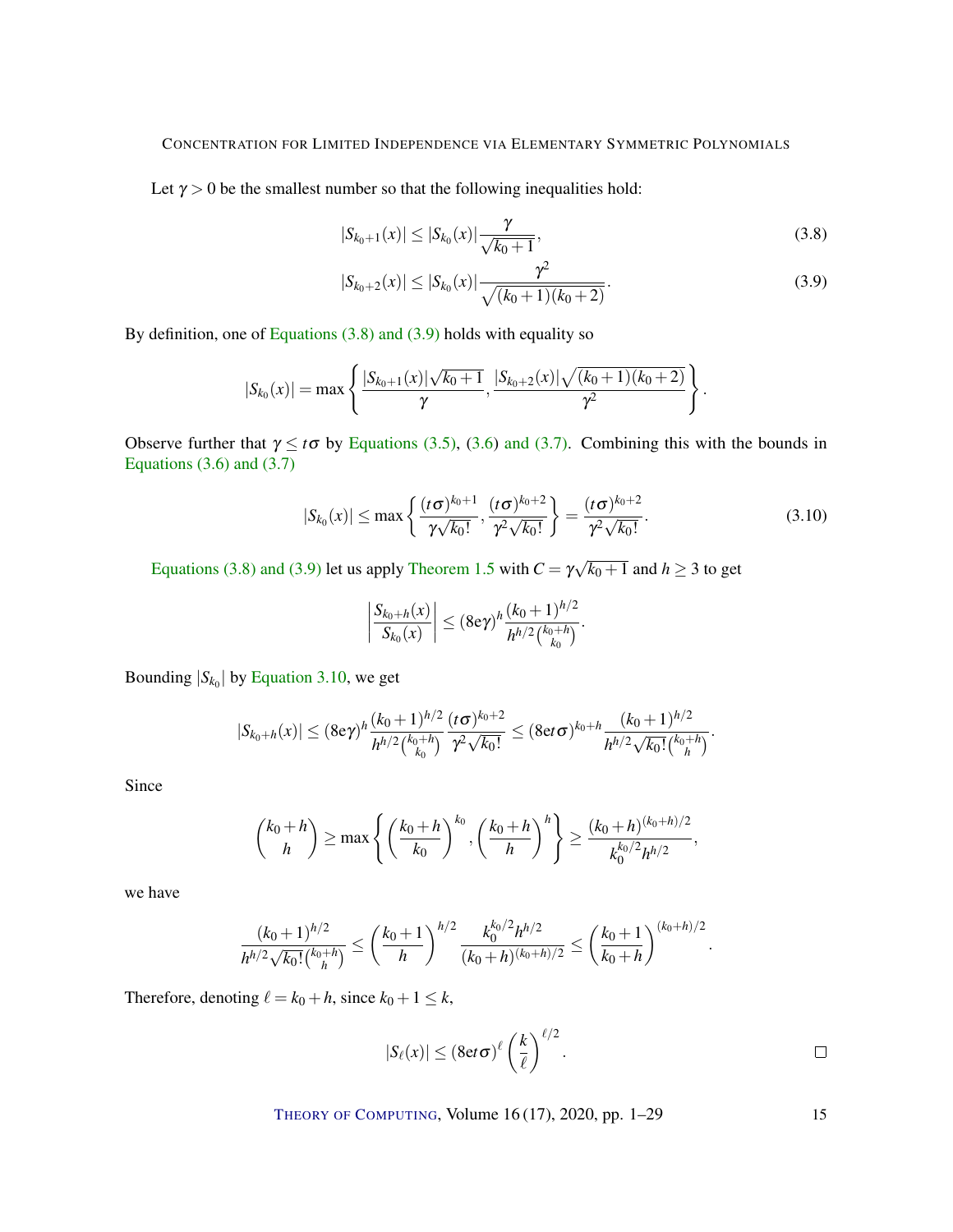## <span id="page-15-5"></span>3.1 Proof of tail bounds

*Proof of [Theorem](#page-4-1) [1.6.](#page-4-1)* As in [Lemma](#page-13-4) [3.3,](#page-13-4) fix  $x = (x_1, \ldots, x_n)$  such that [Equation](#page-13-0) [3.4](#page-13-0) holds (the random vector *X* has this property with D-probability at least  $1 - 2t^{-2k}$ ). By the proof of lemma, since by assumption  $8 \text{e}t \sigma < 1/2$ ,

$$
\sum_{\ell=k}^{n} |S_{\ell}(x)| \leq \frac{(t\sigma)^{k}}{k!} + \frac{(t\sigma)^{k+1}}{\sqrt{(k+1)!}} + \sum_{\ell=k+2}^{n} (8et\sigma)^{\ell} \left(\frac{k}{\ell}\right)^{\ell/2} \leq 2(8et\sigma)^{k}.
$$
 (3.11)

<span id="page-15-3"></span><span id="page-15-1"></span>
$$
\qquad \qquad \Box
$$

## <span id="page-15-0"></span>3.2 On the tightness of the tail bounds

We conclude by showing that  $(2k+2)$ -wise independence is insufficient to fool  $|S_\ell|$  for  $\ell > 2k+2$  in expectation. We use a modification of a simple proof due to Noga Alon of the  $\Omega(n^{k/2})$  lower bound on the support size of a *k*-wise independent distribution on  $\{-1,1\}^n$ , which was communicated to us by Raghu Meka.

For this section, let  $X_1, \ldots, X_n$  be so that each  $X_i$  is uniform over  $\{-1, 1\}$ . Thus  $\sigma^2 = \sum_i \text{Var}[X_i] = n$ . By [Lemma](#page-12-2) [3.1,](#page-12-2) we have

$$
\mathbb{E}_{X\in\mathcal{U}}[|S_{\ell}(X)|] \le \left(\mathbb{E}_{X\in\mathcal{U}}[S_{\ell}^{2}(X)]\right)^{1/2} \le \frac{n^{\ell/2}}{\sqrt{\ell!}}.\tag{3.12}
$$

<span id="page-15-2"></span>.

In contrast we have the following:

<span id="page-15-4"></span>**Lemma 3.4.** *There is a*  $(2k+2)$ -wise independent distribution on  $X = (X_1, X_2, \ldots, X_n)$  in  $\{-1,1\}^n$  such *that for every*  $\ell \in [n]$ *,* 

$$
\Pr_{X \in \mathcal{D}} \left[ |S_{\ell}(X)| \geq {n \choose \ell} \right] \geq \frac{1}{3n^{k+1}}
$$

*Specifically,*

$$
\mathbb{E}_{X \in \mathcal{D}}[|S_{\ell}(X)|] \ge \frac{{n \choose \ell}}{3n^{k+1}}.\tag{3.13}
$$

*Proof.* Let  $D$  be a  $(2k+2)$ -wise independent distribution on  $\{-1,1\}$ <sup>n</sup> that is uniform over a set *D* of size  $2(n+1)^{k+1} \leq 3n^{k+1}$ . Such distributions are known to exist [\[2\]](#page-26-10). Further, by translating the support by some fixed vector if needed, we may assume that  $(1,1,\ldots,1) \in D$ . It is easy to see that every such translate also induces a  $(2k+2)$ -wise independent distribution. The claim holds since  $S_{\ell}(1,\ldots,1) = \binom{n}{\ell}$  $\binom{n}{\ell}$  .  $\Box$ 

When, for example,  $k = O(\log n)$ , which is often the case of interest, for  $2k + 3 \leq \ell \leq n - (2k + 3)$ , the RHS of  $(3.13)$  is much larger than the bound guaranteed by [Equation](#page-15-3) [3.12.](#page-15-3) The tail bound provided by [Lemma](#page-13-4) [3.3](#page-13-4) can not therefore be extended to a satisfactory bound on the expectation. Furthermore, applying [Lemma](#page-13-4) [3.3](#page-13-4) with

$$
t = \frac{1}{8e} \sqrt{\frac{n}{\ell k}}
$$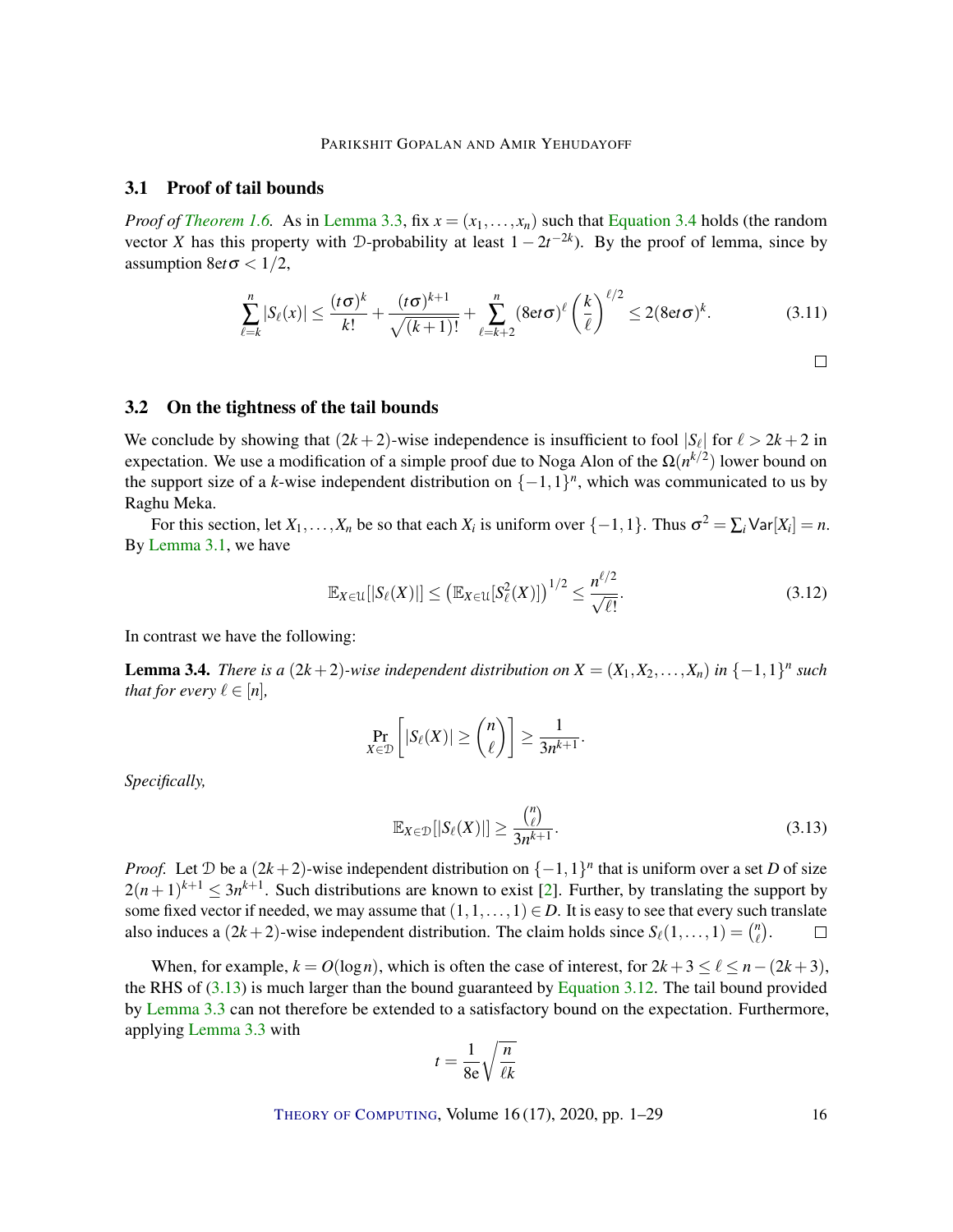implies that for any  $(2k+2)$ -wise independent distribution,

$$
\Pr\left[|S_{\ell}(X)| \geq {n \choose \ell}\right] \leq \Pr\left[|S_{\ell}(X)| \geq (8et\sqrt{n})^{\ell} \left(\frac{k}{\ell}\right)^{\ell/2}\right] \leq 2\left(\frac{64e^2k\ell}{n}\right)^k.
$$

When  $k\ell = o(n)$ , this is at most  $O(n^{-k+o(1)})$ . Comparing this to the bound given in [Lemma](#page-15-4) [3.4,](#page-15-4) we see that the bound provided by [Lemma](#page-13-4) [3.3](#page-13-4) is nearly tight.

## <span id="page-16-0"></span>4 Limited independence fools products of variables

In this section we work with the following setup. We have *n* random variables  $X_1, \ldots, X_n$ , each distributed in the interval  $[-1,1]$ . Let  $\mu_i$  and  $\sigma_i^2$  denote the mean and variance of  $X_i$ , and let  $\sigma^2 = \sum_{i=1}^n \sigma_i^2$ . The following theorem shows that limited independence fools products of bounded variables with low total variance.

<span id="page-16-1"></span>**Theorem 4.1.** *There exists*  $C > 0$  *such that under any Ck-wise independent distribution*  $D$ ,

$$
\left|\mathbb{E}_{\mathcal{D}}[\prod_{i=1}^{n} X_i] - \prod_{i=1}^{n} \mu_i\right| \leq (C\sigma)^k.
$$
\n(4.1)

*Proof.* Denote by U the distribution on  $(X_1, \ldots, X_n)$  in which the  $X_i$ s are independent with the same *marginal distribution as in D. Define*  $H \subseteq [n]$  *to be the set of indices such that*  $|\mu_i| \leq \sqrt{\sigma}$ *. There are two* cases to consider.

**Case one:** The first case is that  $|H| \geq 2k$ . In this case, let *H*<sup> $\prime$ </sup> be a subset of *H* of size 2*k*. Since the variables are bounded in  $[-1,1]$ , we have

$$
\left|\mathbb{E}_{\mathcal{D}}\left[\prod_{i\in[n]}X_i\right]\right|\leq \mathbb{E}_{\mathcal{D}}\left|\left|\prod_{i\in[n]}X_i\right|\right|\leq \mathbb{E}_{\mathcal{D}}\left|\left|\prod_{i\in H'}X_i\right|\right|.
$$

The 2*k*-wise independence implies

$$
\mathbb{E}_{\mathcal{D}}\left[\left|\prod_{i\in H'}X_i\right|\right] = \prod_{i\in H'}\mathbb{E}[|X_i|] \leq \prod_{i\in H'}\sqrt{\mathbb{E}[X_i^2]} = \prod_{i\in H'}\sqrt{\sigma_i^2 + \mu_i^2} \leq (2\sigma)^k.
$$

The same bound also holds under U. Hence,

$$
\left|\mathbb{E}_{\mathcal{D}}[\prod_{i\in[n]}X_i]-\mathbb{E}_{\mathcal{U}}[\prod_{i\in[n]}X_i]\right|\leq 2(2\sigma)^k.
$$

**Case two:** The second case is that  $|H| < 2k$ . Let  $T = H \setminus [n]$ . For ease of notation, we shall assume that  $T = [m]$  for some  $m \le n$ . We may assume that  $m > 10k$ , since otherwise there is nothing to prove. Even after conditioning on the outcome of variables in *H*, the resulting distribution on  $X_1, \ldots, X_m$  is 10*k*-wise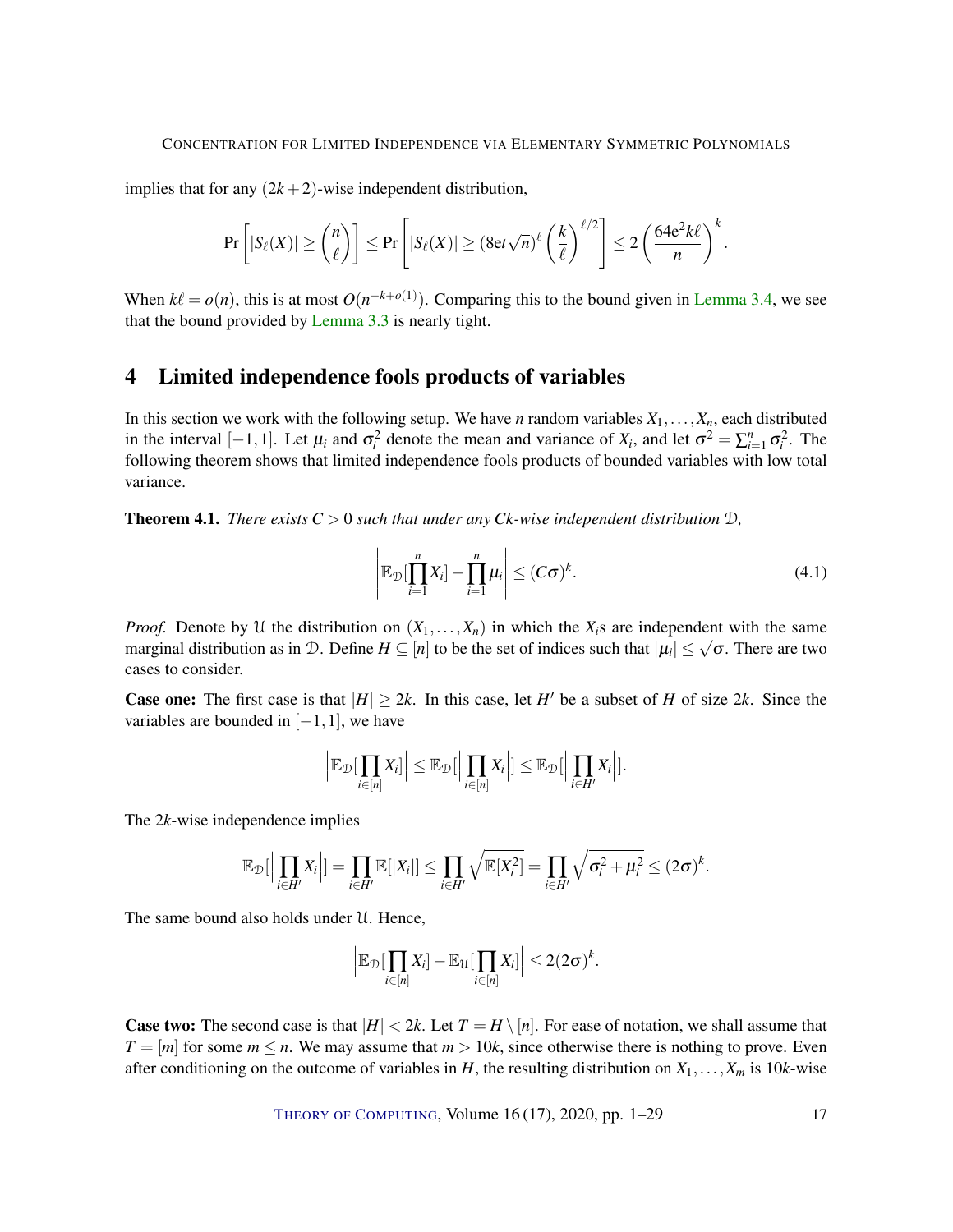independent. Since the variables have absolute value at most 1, it suffices to show that for a 10*k*-wise independent distribution D,  $\overline{1}$ 

$$
\left|\mathbb{E}_{\mathcal{D}}\left[\prod_{i\in[m]}X_i\right]-\mathbb{E}_{\mathcal{U}}\left[\prod_{i\in[m]}X_i\right]\right|\leq 2\sigma^k.
$$

Write  $X_i = \mu_i (1 + Z_i)$  so that  $Z_i$  has mean 0 and variance  $\sigma_i^2 / \mu_i^2$ . Define the random variables

$$
P = \prod_{i \in [m]} X_i = \prod_{i \in [m]} \mu_i \cdot \sum_{\ell=0}^m S_{\ell}(Z),
$$
  

$$
P' = \prod_{i \in [m]} \mu_i \cdot \sum_{\ell=0}^{4k} S_{\ell}(Z),
$$

where  $Z = (Z_1, \ldots, Z_m)$ . We will prove the following claim.

<span id="page-17-0"></span>Claim 4.2. *For a* 4*k-wise independent distribution* D*,*

$$
\left|\mathbb{E}_{\mathcal{D}}[P-P']\right| \leq (c\sigma)^k/2.
$$

We first show how to finish the proof of [Theorem](#page-16-1) [4.1](#page-16-1) with this claim. We have

$$
|\mathbb{E}_{\mathcal{D}}[P] - \mathbb{E}_{\mathcal{U}}[P]| \leq |\mathbb{E}_{\mathcal{D}}[P - P']| + |\mathbb{E}_{\mathcal{U}}[P - P']| + |\mathbb{E}_{\mathcal{D}}[P'] - \mathbb{E}_{\mathcal{U}}[P']|.
$$

The first two terms are bounded from above by  $(c\sigma^k)/2$  by the claim, and the last is 0 since 10*k*-wise independence fools degree  $4k$  polynomials, such as  $P'$ .

*Proof of [Claim](#page-17-0) [4.2.](#page-17-0)* Denote by  $\bar{\sigma}_i^2$  the variance of  $Z_i$ . By definition of *T*, we have  $\bar{\sigma}_i^2 = \sigma_i^2 / \mu_i^2 \le \sigma_i^2 / \sigma$ . The variance of the *Z* can be bounded by

$$
\bar{\sigma}^2 = \sum_{i=1}^m \bar{\sigma}_i^2 \leq \sum_{i \in T} \frac{\sigma_i^2}{\sigma} \leq \sigma.
$$

Let *G* denote the event that  $|P - P'| \leq 2(8e\sqrt{\bar{\sigma}})^{4k}$ , and denote by  $\neg G$  the complement of *G*. Write

$$
\mathbb{E}[P-P'] = \mathbb{E}[(P-P')\mathbb{1}(G)] + \mathbb{E}[(P-P')\mathbb{1}(\neg G)].
$$

By the definition of *G*,

$$
|\mathbb{E}[(P-P')\mathbb{1}(G)]| \leq 2(8e\sqrt{\bar{\sigma}})^{4k}.
$$

Bound the second term as follows. First, since  $-1 \le P \le 1$ ,

$$
|\mathbb{E}[(P - P')\mathbb{1}(\neg G)]| \leq |\mathbb{E}[P\mathbb{1}(\neg G)]| + |\mathbb{E}[P'\mathbb{1}(\neg G)]|
$$
  
\n
$$
\leq |\mathbb{E}[\mathbb{1}(\neg G)]| + \sqrt{\mathbb{E}[P'^2] \cdot \mathbb{E}[\mathbb{1}(\neg G)]}. \tag{4.2}
$$

<span id="page-17-1"></span>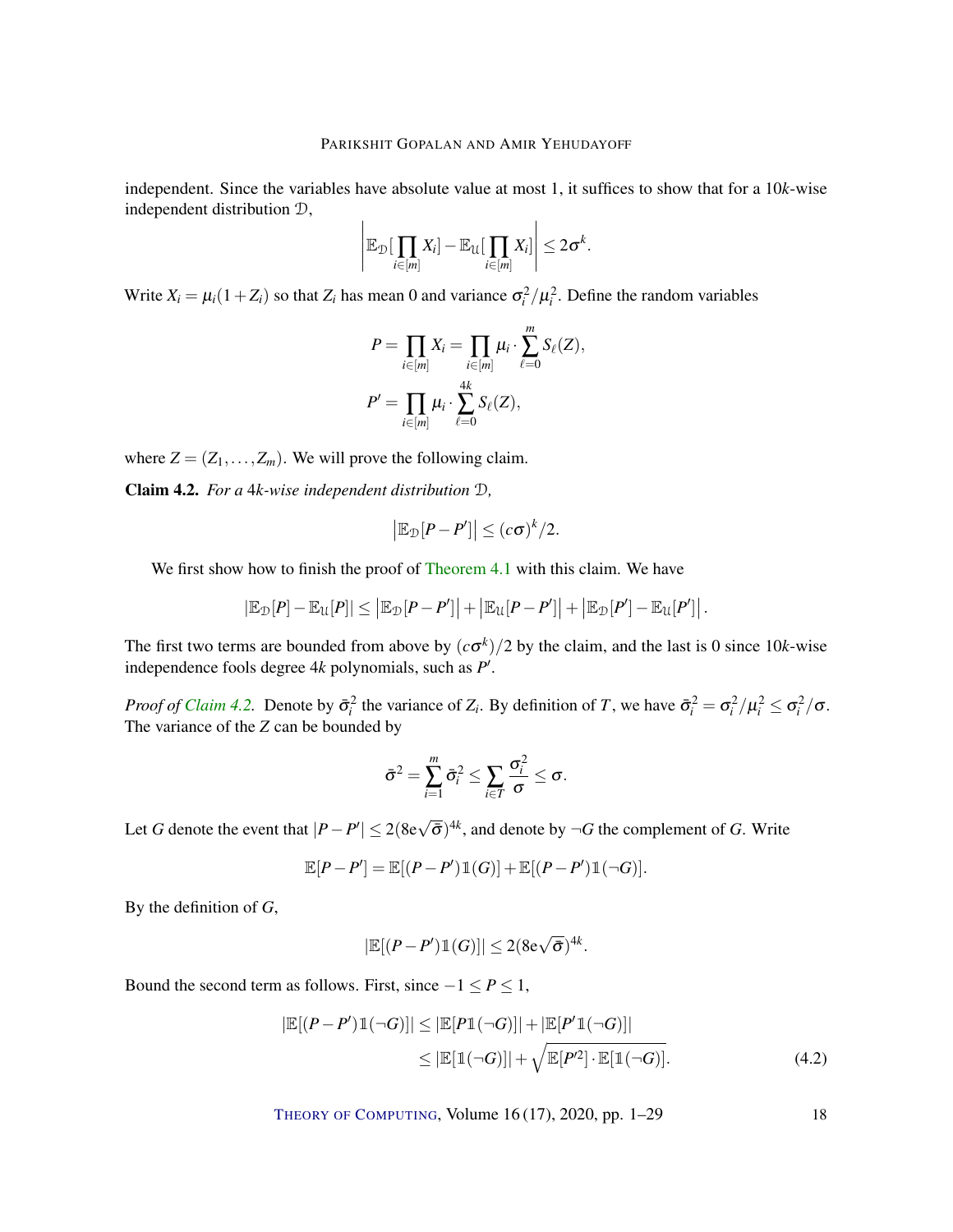<span id="page-18-1"></span>Recall that

$$
P-P'=\sum_{\ell=4k+1}^m S_{\ell}.
$$

Letting  $t = 1/$ √  $\bar{\sigma}$  and applying [Theorem](#page-4-1) [1.6,](#page-4-1)

$$
\mathbb{E}[\mathbb{1}(\neg G)] \le 2t^{-8k} = 2\bar{\sigma}^{4k}.\tag{4.3}
$$

Since  $\mathbb{E}[Z_i] = 0$  for all *i*, and by [Lemma](#page-12-2) [3.1,](#page-12-2)

$$
\mathbb{E}[P^2] \le \sum_{i=0}^{4k} \mathbb{E}[S_i^2] \le \sum_{i=0}^{4k} \frac{\bar{\sigma}^{2i}}{i!} \le 2. \tag{4.4}
$$

So, the RHS of [Equation \(4.2\)](#page-17-1) is at most  $\bar{\sigma}^{4k} + \sqrt{ }$  $\overline{2}\bar{\sigma}^{2k} \leq 3\sigma^k$ , as required.

 $\Box$  $\Box$ 

# <span id="page-18-0"></span>5 Analyzing the PRG for rectangles

Gopalan et al. [\[9\]](#page-26-3) proposed and analyzed a PRG for combinatorial rectangles, which we denote by  $\mathcal{G}_{M/R}$ . In this section, we provide a different presentation and analysis of their construction, which is based on our results concerning the symmetric polynomials. Our analysis is simpler and follows the intuition that products of low variance events are easy to fool using limited independence. It also improves on their seedlength in the dependence on  $n, \delta$ , as discussed above.

## 5.1 Preliminaries

Let U denote the uniform distribution on  $[m]^n$ , and let D be a distribution on  $[m]^n$ . We denote by  $Pr_{x \in D}$  the probability distribution induced by choosing *x* according to D. For  $K \subseteq [n]$ , denote by  $\mathcal{D}_K$  the marginal distribution of D in co-ordinates in *K*.

**Definition 5.1.** A distribution  $D$  on  $[m]^n$  is  $(k, \varepsilon)$ -wise independent if for every  $K \subseteq [n]$  of size at most k, the total variation distance between  $\mathcal{D}_K$  and  $\mathcal{U}_K$  is at most  $\varepsilon$ .

Naor and Naor [\[16\]](#page-27-9) showed that such distributions (for *m* a power of two) can be generated using seed-length  $O(\log \log(n) + k \log(m) + \log(1/\epsilon))$ . Indeed, such distributions can be generated by taking a (*k* log(*m*))-wise ε-dependent string of length *n*log(*m*). We can also assume that every co-ordinate is uniformly random in [*m*], by adding the string  $(a, a, \ldots, a)$  modulo *m*, where  $a \in [m]$  is uniformly random.

The following property holds. Let *P* be a real linear combination of combinatorial rectangles,

$$
P=\sum_{S}c_{S}f_{S},
$$

where  $f_S(x) = \prod_{i \in S} f_{S,i}(x_i)$  where  $f_{S,i} : [m] \to \{0,1\}$  for all  $S, i$ . Let  $L_1(P) = \sum_S |c_S|$ . The degree of P is the maximum size of *S* for which  $c_s \neq 0$ . Convexity implies that if D is  $(k, \varepsilon)$ -wise independent and *P* has degree at most *k* then

$$
|\mathbb{E}_{x\in\mathcal{D}}[P(x)] - \mathbb{E}_{x\in\mathcal{U}}[P(x)]| \leq L_1(P)\varepsilon.
$$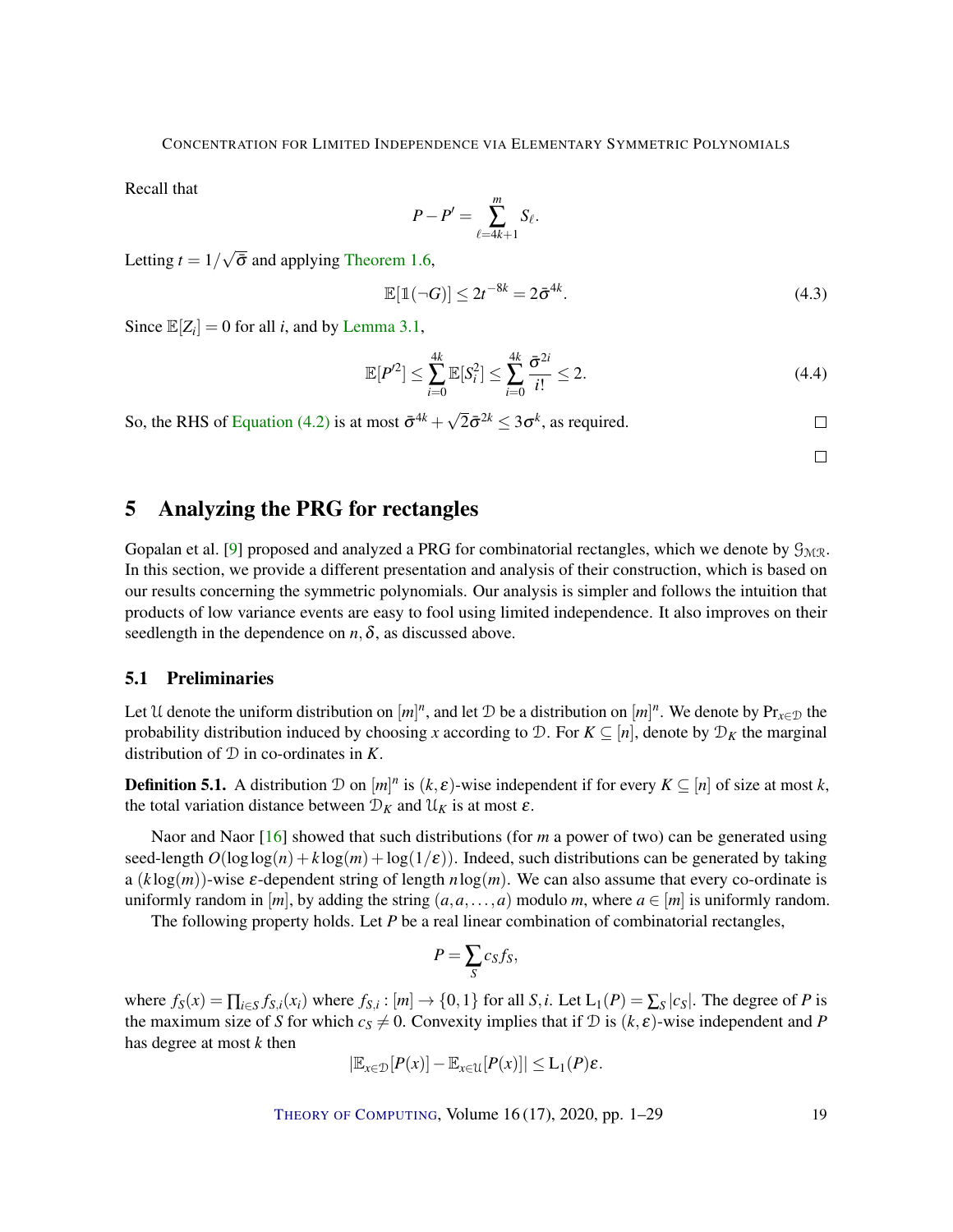## PARIKSHIT GOPALAN AND AMIR YEHUDAYOFF

## <span id="page-19-3"></span><span id="page-19-0"></span>5.2 The generator

We use an alternate view of  $\mathcal{G}_{M/R}$  as a collection of hash functions  $g : [n] \to [m]$ . The generator  $\mathcal{G}_{M/R}$  is based on iterative applications of an *alphabet increasing* step. The first alphabet  $m_0$  is chosen to be large enough, and at each step  $t > 1$  the size of the alphabet  $m_t$  is squared  $m_t = m_{t-1}^2$ .

There is a constant  $C > 0$  so that the following holds. Denote by  $\delta$  the error parameter of the generator. Let  $T \leq C \log \log(m)$  be the first integer so that  $m_T \geq m$ . Let  $\delta' = \delta/T$ .

**Base Case:** Let  $m_0 \geq C \log(1/\delta)$  be a power of 2. Sample  $g_0 : [n] \rightarrow [m_0]$  using a  $(k_0, \varepsilon_0)$ -wise independent distribution on  $[m_0]^n$  with

$$
k_0 = C \log(1/\delta'), \ \varepsilon_0 = \delta' \cdot m_0^{-Ck_0}.
$$
\n
$$
(5.1)
$$

This requires seed length  $O(\log \log(n) + \log(\log \log(m)/\delta) \log \log(\log(m)/\delta))$ .

**Squaring the alphabet:** Pick  $g'_t$ :  $[m_{t-1}] \times [n] \rightarrow [m_t]$  using a  $(k_t, \varepsilon_t)$ -wise independent distribution over  $[m_t]^{[m_{t-1}]\times[n]}$  with

$$
k_t = \max\left\{C\frac{\log(1/\delta')}{\log(m_t)}, 2\right\}, \ \varepsilon_t \leq m_t^{-Ck_t}.
$$

Define a hash function  $g_t : [n] \to [m_t]$  as

<span id="page-19-1"></span>
$$
g_t(i) = g'_t(g_{t-1}(i), i).
$$

This requires seed length  $O(\log \log(n) + \log(m_t) + \log(\log \log(m)/\delta)).$ 

## 5.3 Two lemmas

We first analyze the base case using the inclusion-exclusion approach of [\[7\]](#page-26-0). We need to extend their analysis to the setting where the co-ordinates are only approximately *k*-wise independent.

<span id="page-19-2"></span>Lemma 5.2. *Let* D *be a* (*k*, ε)*-wise independent distribution on* [*m*] *<sup>n</sup> with k odd. Then, for every*  $S_1, \ldots, S_n \subseteq [m]$ 

$$
\left|\Pr_{g\in\mathcal{D}}[\forall i\in[n] \ g(i)\in S_i]-\Pr_{h\in\mathcal{U}}[\forall i\in[n] \ h(i)\in S_i]\right|\leq \varepsilon m^k+\exp(-\Omega(k)).
$$

*Proof.* Let  $p_i = |S_i|/m$ , and  $q_i = 1 - p_i$ . Observe that

$$
\Pr_{h \in \mathcal{U}} [\forall i \in [n] \ h(i) \in S_i] = \prod_{i=1}^n p_i = \prod_{i=1}^n (1 - q_i) \le \exp\left(-\sum_{i=1}^n q_i\right).
$$
 (5.2)

We consider two cases based on  $\sum_i q_i$ .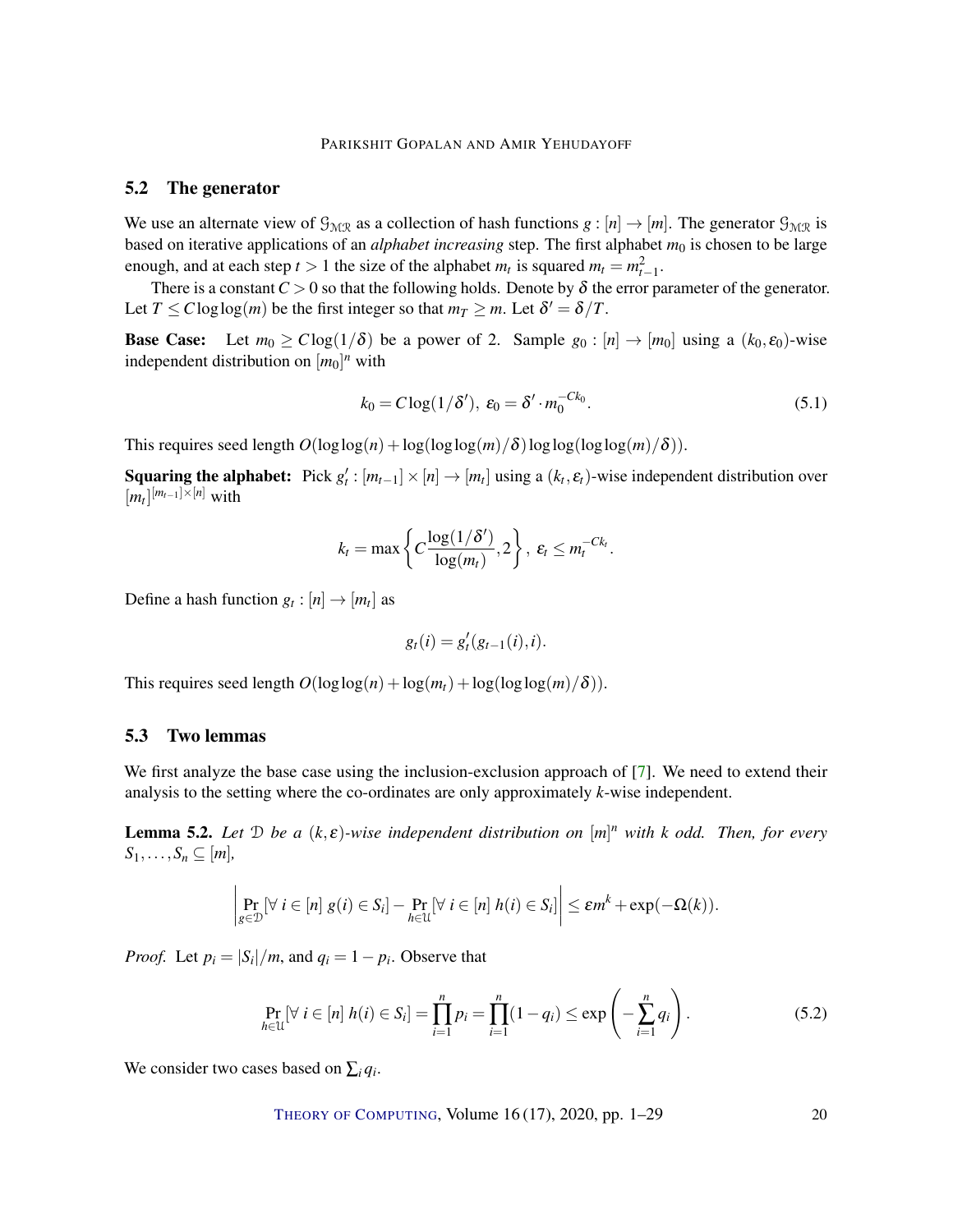**Case 1:** When  $\sum_i q_i \le k/(2e)$ . Since every non-zero  $q_i$  is at least  $1/m$ , there can be at most  $mk/(2e)$ indices *i* so that  $q_i > 0$ . For *i* so that  $q_i = 0$ , we have  $S_i = [m]$ , so we can drop such indices and assume  $n \leq mk/(2e)$ . By Bonferroni inequality, since *k* is odd,

$$
\left| \Pr_{g}[\forall i \in [n] \ g(i) \in S_i] - \sum_{j=0}^{k-1} (-1)^j \sum_{J \subseteq [n]:|J|=j} \Pr_{g}[\forall i \in J \ g(i) \not\in S_i] \right|
$$
  

$$
\leq \sum_{J \subseteq [n]:|J|=k} \Pr_{g}[\forall i \in J \ g(i) \not\in S_i].
$$

A similar bound holds for *h*. Using the  $(k, \varepsilon)$ -wise independence, and since  $\binom{n}{k}$  ${k \choose k} \leq (en/k)^k,$ 

$$
\left| \Pr_{g}[\forall i \in [n] \ g(i) \in S_i] - \Pr_{h}[\forall i \in [n] \ h(i) \in S_i] \right|
$$
  

$$
\leq \varepsilon (en/k)^k + 2 \sum_{J \subseteq [n]:|J| = k} \Pr_{h}[\forall i \in J \ h(i) \not\in S_i].
$$

The second term is twice  $S_k(q_1,...,q_n)$ , which we can bound by Maclaurin's identity as

$$
S_k(q_1,\ldots,q_n) \le (e/k)^k \left(\sum_{i=1}^n q_i\right)^k \le 2^{-k}.
$$

The lemma is proved since  $n \leq mk/(2e)$ .

**Case 2:** When  $\sum_i q_i > k/(2e)$ . Once again, we drop indices *i* so that  $q_i = 0$ . Consider the largest *n'* such that

$$
k/(2e) - 1 \le \sum_{i=1}^{n'} q_i \le k/(2e).
$$

Repeating the argument from Case  $1$  for this  $n'$ , we get

$$
\left|\Pr_{g}[\forall i \in [n'] \ g(i) \in S_i] - \Pr_{h}[\forall i \in [n'] \ h(i) \in S_i]\right| \leq \varepsilon (m/2)^k + 2^{-k+1}.
$$

Similarly to [Equation \(5.2\),](#page-19-1)

$$
\Pr_{h}[\forall i \in [n'] \; h(i) \in S_i] \leq e^{1-k/(2e)}.
$$

Finally, since

$$
\Pr_{g}[\forall i \in [n] \ g(i) \in S_i] \leq \Pr_{g}[\forall i \in [n'] \ g(i) \in S_i],
$$

the lemma is proved.

To analyze the iterative steps, we use the following lemma. To simplify notation, for a finite set *X*, we denote by Pr*x*∈*<sup>X</sup>* the probability distribution induced by choosing *x* uniformly in *X*.

THEORY OF C[OMPUTING](http://dx.doi.org/10.4086/toc), Volume 16 (17), 2020, pp. 1–29 21

 $\Box$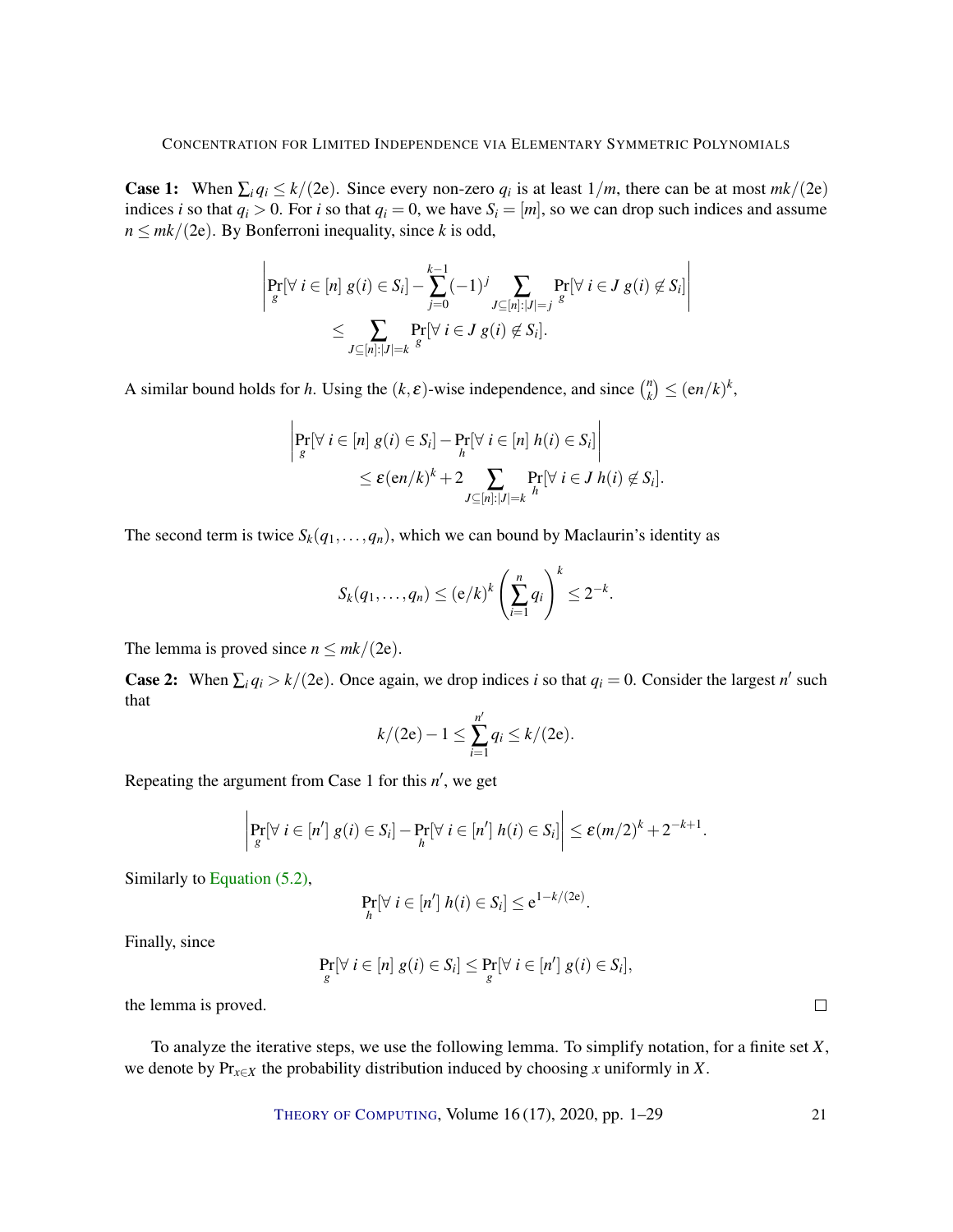<span id="page-21-1"></span>**Lemma 5.3.** *There is*  $C > 0$  *so that the following holds. Let*  $0 < \delta < 1/C$ . Assume

$$
k > 1, \ \ell \geq \log(1/\delta), \ \ell \geq k, \ \ell^{-k} \leq \delta^C, \ \varepsilon \leq (m\ell)^{-Ck}
$$

*Let*  $D$  *be a*  $(Ck, \varepsilon)$ -wise independent distribution on  $g': [\ell] \times [n] \to [m]$  so that for every  $(a, i) \in [\ell] \times [n]$ , the distribution of  $g'(a,i)$  is uniform on  $[m]$ *. Let*  $g:[n] \to [m]$  be defined by  $g(i) = g'(x_i,i)$ *. Then,* 

$$
\left|\Pr_{g' \in \mathcal{D}, x \in [\ell]^n} [\forall i \in [n] \ g(i) \in S_i] - \Pr_{h \in [m]^n} [\forall i \in [n] \ h(i) \in S_i] \right| \leq \delta.
$$

*Proof.* Let  $p_i = |S_i|/m$  and  $q_i = 1 - p_i$ . Partition [n] into a head  $H = \{i : p_i < \ell^{-0.1}\}\$ and a tail  $T = \{i : p_i \ge \ell^{-0.1}\}\$  $p_i \geq \ell^{-0.1}$ }. There are two cases to consider.<sup>8</sup>

The head is large. If  $|H| \ge k$ , we show that both probabilities are small which means that they are close. Indeed, let  $H'$  be the first  $k$  indices in  $H$ . First, by definition of  $H$ ,

$$
\Pr_{h}[\forall i \in [n] \ h(i) \in S_i] \leq \Pr_{h}[\forall i \in H' \ h(i) \in S_i] = \prod_{i \in H'} \Pr[h(i) \in S_i] \leq \ell^{-0.1k}.
$$

Second,  $(k, \varepsilon)$ -wise independence implies

$$
\Pr_{g}[\forall i \in [n] \ g(i) \in S_i] \leq \Pr_{g}[\forall i \in H' \ g(i) \in S_i] \leq \ell^{-0.1k} + \varepsilon,
$$

so the proof is complete.

**The head is small.** From now on, we may assume that  $|H| < k$ . We may also assume that  $q_i \geq 1/m$ and  $p_i > 0$  for all  $i \in T$ , since otherwise  $S_i$  is trivial and we can drop such an index. As in the proof of [Lemma](#page-19-2) [5.2,](#page-19-2) by restricting to a subset if necessary, we can also assume that

<span id="page-21-0"></span>
$$
\sum_{i \in T} q_i \le C \log(1/\delta). \tag{5.3}
$$

.

Therefore,  $|T| \leq C m \log(1/\delta)$ .

For  $i \in T$ , define the random variable

$$
Y_{i,a} = \mathbb{1}(g'(a,i) \in S_i) - p_i.
$$

Since  $g'(a, i)$  is uniform over [*m*] for all *a*, *i*, we have  $\mathbb{E}[Y_{i,a}] = 0$  and  $\text{Var}[Y_{i,a}] = q_i p_i$ . Define the random vector  $A = (A_i : i \in T)$  by

$$
A_i = \frac{1}{\ell p_i} \sum_{a=1}^{\ell} Y_{i,a}.
$$

Define the random variable

$$
Q = \Pr_{x}[\forall i \in H \ g(i) \in S_i].
$$

<sup>&</sup>lt;sup>8</sup>Standard arguments imply that if  $(k, \varepsilon)$ -wise independence fools both  $\forall i \in H$   $g(i) \in S_i$  and  $\forall i \in T$   $g(i) \in S_i$  with error  $\delta$ then  $(O(k), \varepsilon^{O(1)})$ -wise independence fools their intersection with error  $O(\delta)$ . So it suffices to consider each of them separately. However, since we could not find an explicit reference for this statement, we provide a self-contained argument.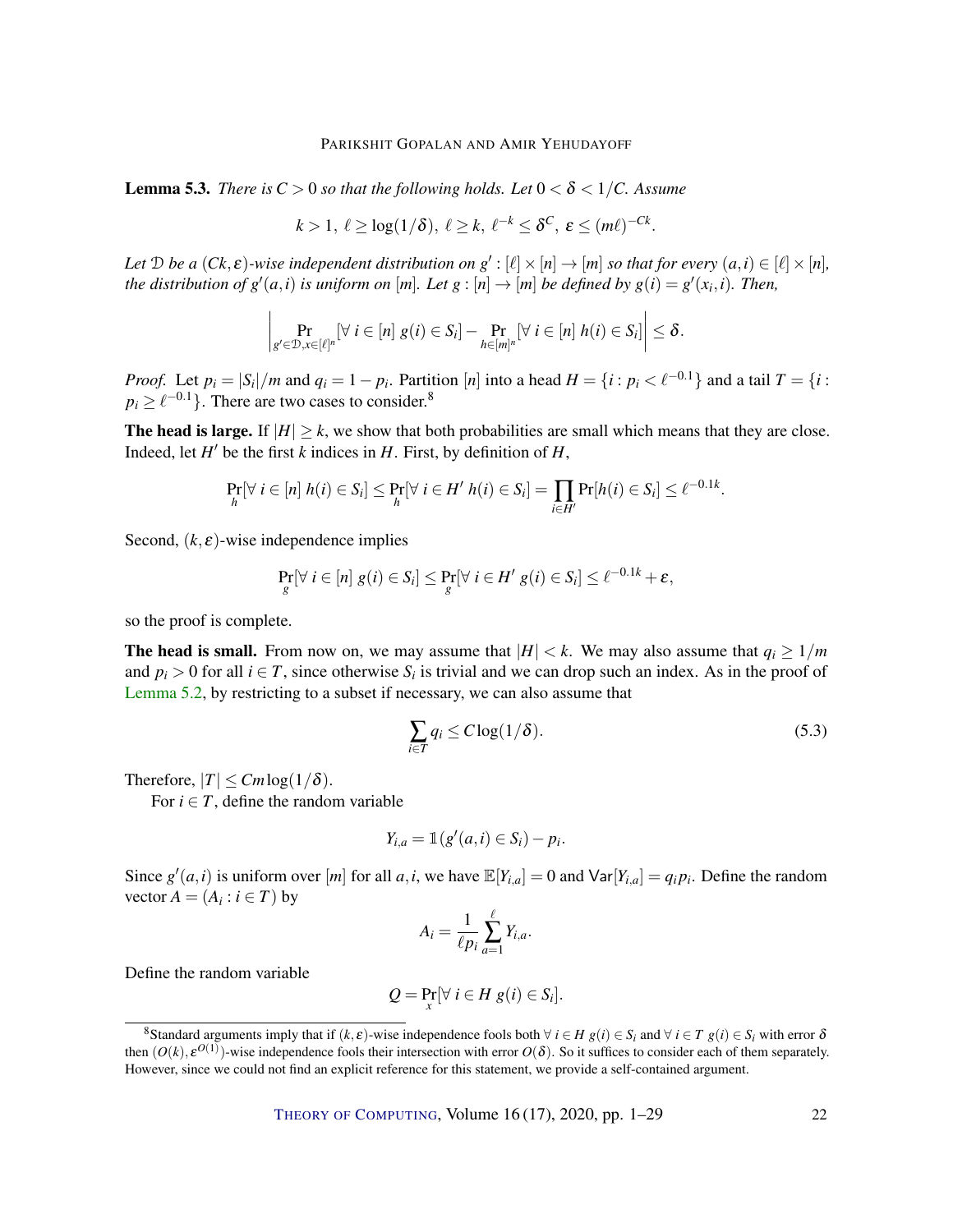So, for every fixed  $g'$ ,

$$
\Pr_{x}[\forall i \in [n] \ g(i) \in S_i] = Q \cdot \prod_{i \in T} p_i (1 + A_i) = Q \cdot \prod_{i \in T} p_i \cdot \sum_{i=0}^{|T|} S_i(A). \tag{5.4}
$$

Define

$$
P = Q \cdot \prod_{i \in T} p_i \cdot \sum_{i=0}^{|T|} S_i(A),
$$
  

$$
P' = Q \cdot \prod_{i \in T} p_i \cdot \sum_{i=0}^k S_i(A).
$$

The degree of  $P'$  is at most 2k. We will show that  $P'$  is a good approximation to  $P$ .

<span id="page-22-0"></span>Claim 5.4.  $|\mathbb{E}_{\mathcal{D}}[P - P']| \le O(\ell^{-0.2k})$ *.* 

The claim completes the proof:

$$
|\mathbb{E}_{\mathcal{D}}[P] - \mathbb{E}_{\mathcal{U}}[P]| \leq |\mathbb{E}_{\mathcal{D}}[P - P']| + |\mathbb{E}_{\mathcal{D}}[P'] - \mathbb{E}_{\mathcal{U}}[P']| + |\mathbb{E}_{\mathcal{U}}[P - P']|.
$$

Bound the first and third terms by  $O(\ell^{-0.2k})$  using the claim (U is also  $(Ck, \varepsilon)$ -wise independent). Bound the second term as follows. Since  $k \ge 2$ , for all *i*,

$$
\begin{aligned} \n\text{Var}[A_i] &= \frac{1}{\ell^2 p_i^2} \sum_{a=1}^{\ell} \text{Var}[Y_{i,a}] = \frac{q_i^2}{\ell p_i} \le \frac{q_i}{\ell^{0.9}},\\ \n\text{L}_1(A_i) &\le \frac{1}{\ell p_i} \sum_{a=1}^{\ell} \text{L}_1(Y_{i,a}) \le \frac{2}{p_i} \le \ell. \n\end{aligned}
$$

Plugging in the bounds from [Equations \(5.3\):](#page-21-0)

$$
\sum_{i=1}^{|T|} \text{Var}[A_i] \le \frac{C \log(1/\delta)}{\ell^{0.9}} \le \frac{1}{\ell^{0.6}},
$$
  

$$
\sum_{i=1}^{|T|} L_1(A_i) \le Cm \log(1/\delta) \ell \le m\ell^{O(1)},
$$
  

$$
L_1(S_k(A)) \le \left(\sum_{i=1}^n L_1(A_i)\right)^k \le m^k \ell^{O(k)}.
$$

Thus, since the degree of  $P'$  is  $2k$ ,

$$
|\mathbb{E}_{\mathcal{D}}[P'] - \mathbb{E}_{\mathcal{U}}[P']| \leq \varepsilon L_1(P') \leq \ell^{-k}.
$$

Overall,

$$
\left|\Pr_{g}[ \forall i \in [n] \ g(i) \in S_i] - \Pr_{h}[\forall i \in [n] \ h(i) \in S_i]\right| = \left|\mathbb{E}_{\mathcal{D}}[P] - \mathbb{E}_{\mathcal{U}}[P]\right| \leq O(\ell^{-0.2k}) \leq \delta.
$$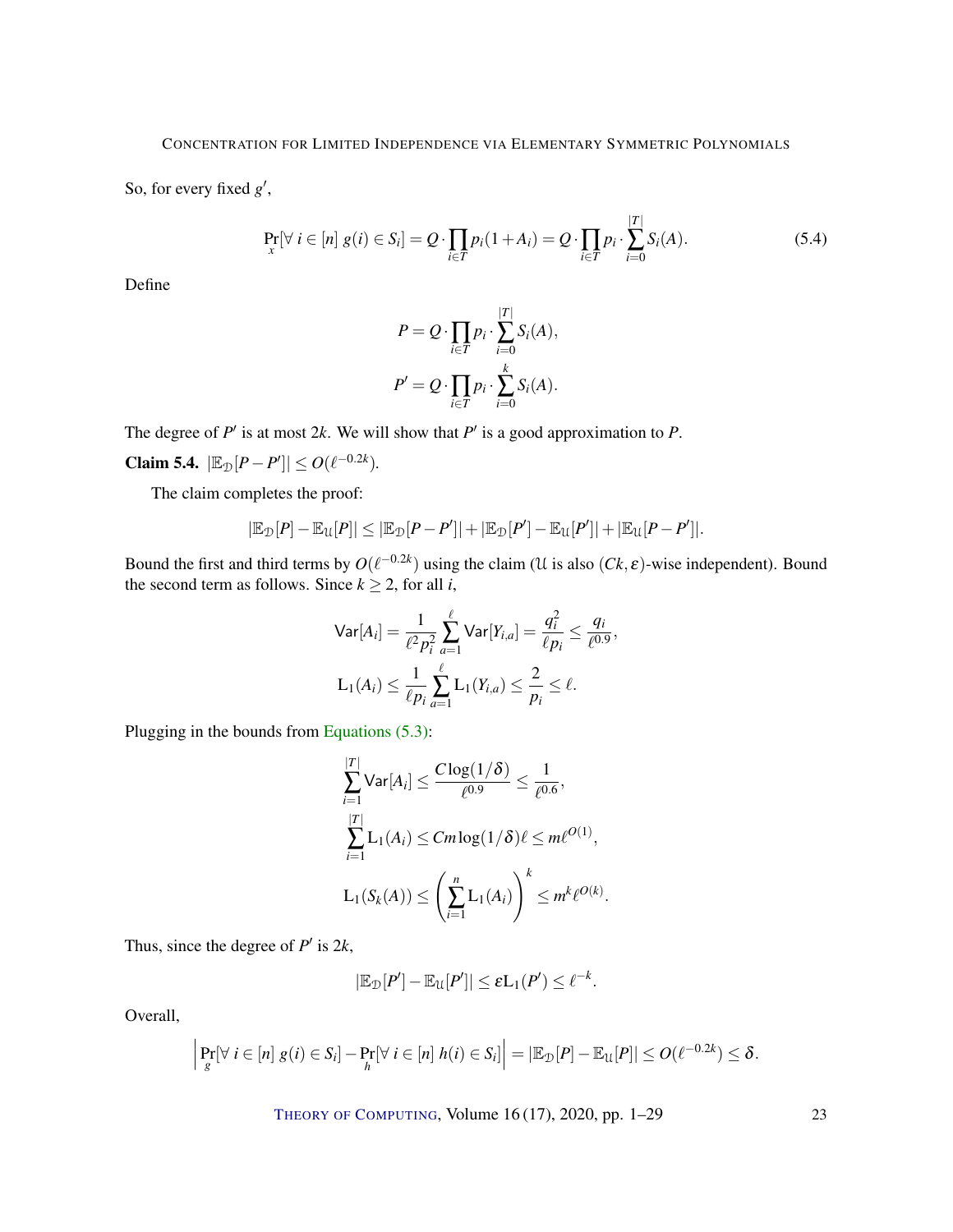*Proof of [Claim](#page-22-0)* [5.4.](#page-22-0) We repeat the proof of [Lemma](#page-13-4) [3.3](#page-13-4) with  $\sigma^2 = \ell^{-0.5}$  and  $t = \ell^{0.2}$ . The event *G* defined as

$$
G = \left\{ |S_k(A)| \le \frac{\ell^{-0.05k}}{\sqrt{k!}} \text{ and } |S_{k+1}(A)| \le \frac{\ell^{-0.05(k+1)}}{\sqrt{(k+1)!}} \right\}
$$

occurs with probability at least  $1 - 2\ell^{-0.4k}$ . Denote by  $\neg G$  the complement of *G*. Write

$$
\mathbb{E}[P-P'] = \mathbb{E}[(P-P')\mathbb{1}(G)] + \mathbb{E}[(P-P')\mathbb{1}(\neg G)].
$$

Bound the first term as follows. If the co-ordinates of *A* are (*Ck*,0)-wise independent, then, by [Lemma](#page-12-2) [3.1,](#page-12-2)

$$
\mathbb{E}[S_k(A)^2] = \frac{(\sum_i \text{Var}[A_i])^k}{k!} \leq \frac{\ell^{-0.6k}}{k!}.
$$

Hence, under  $(Ck, \varepsilon)$ -wise independence,

$$
\mathbb{E}[S_k(A)^2] \le \frac{\ell^{-0.6k}}{k!} + \varepsilon L_1(S_k) \le \frac{\ell^{-0.5k}}{k!}.
$$
\n
$$
(5.5)
$$

As in the proof of [Theorem](#page-4-1) [1.6,](#page-4-1) conditioned on *G*,

$$
|P - P'| \le 2(8e^{\ell - 0.05})^k.
$$

Thus,

$$
|\mathbb{E}[(P-P')\mathbb{1}(G)]| \le 2(20\ell^{-0.25})^k.
$$

It remains to bound the second term from above. Note that  $0 \le P \le 1$  since it is the probability of an event. Bound

$$
|\mathbb{E}[(P-P')\mathbb{1}(\neg G)]| \leq |\mathbb{E}[P\mathbb{1}(\neg G)]| + |\mathbb{E}[P'\mathbb{1}(\neg G)]| \leq |\mathbb{E}[\mathbb{1}(\neg G)]| + \sqrt{\mathbb{E}[P'^2] \cdot \mathbb{E}[\mathbb{1}(\neg G)]}.
$$

Since  $\mathbb{E}[A_i] = 0$  for all *i* and  $L_1(S_k) \leq \ell^{O(k)}$ , using [Equation](#page-23-0) [\(5.5\)](#page-23-0), it follows that under  $(Ck, \varepsilon)$ -wise independence, we have  $\mathbb{E}[P^2] \leq O(1)$ . So, we can bound the RHS from above by  $O(\ell^{-0.2k})$ .  $\Box$ 

<span id="page-23-0"></span> $\Box$ 

## 5.4 Completing the analysis

*Proof of [Theorem](#page-6-0) [1.9.](#page-6-0)* The proof uses an hybrid argument. The  $\mathcal{G}_{M,R}$  generator chooses  $g_0: [n] \rightarrow [m_0]$ , and then  $g'_1, \ldots, g'_T$  where  $g'_t = [m_{t-1}] \times [n] \rightarrow [m_t]$  defines the map

$$
g_t(i) = g'_t(g_{t-1}(i), i).
$$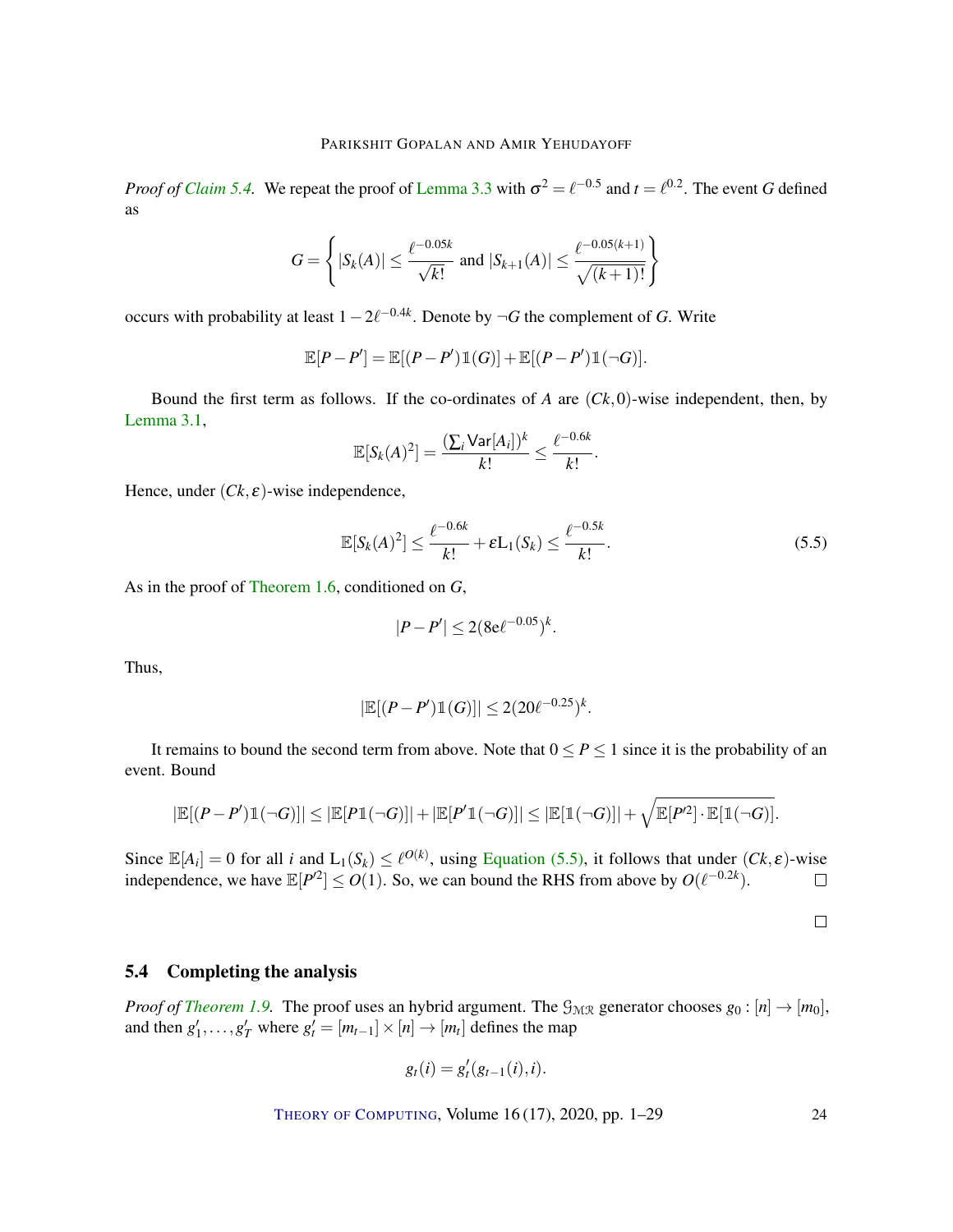Let  $h_0, h'_1, \ldots, h'_t$  be truly random hash functions with similar domains and ranges. For  $0 \le t, q \le T$ , define the hybrid family  $\mathcal{G}_t^q = \{f_t^q : [n] \to [m_t]\}$  as follows: for  $t = 0$  and every q, define

$$
f_0^q = \begin{cases} g_0 & \text{for } q = 0, \\ h_0 & \text{for } q > 0, \end{cases}
$$

and for  $t > 0$  and every  $q$ ,

$$
f_t^q(i) = \begin{cases} g'_t(f_{t-1}^q(i), i) & \text{for } t \ge q, \\ h'_t(f_{t-1}^q(i), i) & \text{for } t < q. \end{cases}
$$

For every q, let  $\mathcal{G}^q = \mathcal{G}^q$  $T^q$ . Thus,  $\mathcal{G}^0 = \mathcal{G}_{\mathcal{MR}}$  and  $\mathcal{G}^T = \mathcal{U}$ . We will show that for every  $q \ge 0$ ,

$$
\left|\Pr_{f^{q+1}\in\mathcal{G}^{q+1}}[\forall i\in[n] \ f^{q+1}(i)\in S_i]-\Pr_{f^q\in\mathcal{G}^q}[\forall i\in[n] \ f^q(i)\in S_i]\right|\leq \delta'=\delta/T.
$$

The desired bound then follows by the triangle inequality.

In the case  $q = 0$ , couple  $\mathcal{G}^0$  and  $\mathcal{G}^1$  by picking the same  $g'_1, \ldots, g'_T$ , and use them to define the function  $f' : [m_1] \times [n] \rightarrow [m]$  so that

$$
f^{0}(i) = f'(g_{0}(i), i), f^{1}(i) = f'(h_{0}(i), i).
$$

For  $i \in [n]$ , define

$$
S'_{i} = \{a \in [m_1] : f'(a, i) \in S_i\}.
$$

Thus,

$$
\left| \Pr_{f^1 \in \mathcal{G}^1} [\forall i \in [n] \ f^1(i) \in S_i] - \Pr_{f^0 \in \mathcal{G}^0} [\forall i \in [n] \ f^0(i) \in S_i] \right|
$$
  
= 
$$
\left| \Pr_{h_0} [\forall i \in [n] \ h_0(i) \in S_i'] - \Pr_{g_0} [\forall i \in [n] \ g_0(i) \in S_i'] \right| \leq \delta',
$$

by applying [Lemma](#page-19-2) [5.2](#page-19-2) with  $k = O(\log(1/\delta'))$  and  $\varepsilon = \delta' \cdot m_0^{-(\ell k)}$  $\sigma^{-(\kappa)}$ .

For the case  $q > 0$ , couple  $\mathcal{G}^{q+1}$  and  $\mathcal{G}^q$  by picking the same  $g'_{q+1}, \ldots, g'_{T}$ , and pick  $x \in [m_{q-1}]^n$ uniformly at random. There is a function  $f' : [m_q] \times [n] \rightarrow [m]$  so that

$$
f^{q}(i) = f'(h'_{q}(x_{i}, i), i), f^{q-1}(i) = f'(g'_{q}(x_{i}, i), i).
$$

As before, define

$$
S_i = \{a \in [m_q] : f'(a, i) \in S_i\}.
$$

Hence,

$$
\left| \Pr_{f^{q+1} \in \mathcal{G}^{q+1}} [\forall i \in [n] \ f^{q+1}(i) \in S_i] - \Pr_{f^q \in \mathcal{G}^q} [\forall i \in [n] \ f^q(i) \in S_i] \right|
$$
  
= 
$$
\left| \Pr_{h'_q, x} [\forall i \in [n] \ h'_q(x_i, i) \in S'_i] - \Pr_{g'_q, x} [\forall i \in [n] \ g'_q(x_i, i) \in S'_i] \right| \leq \delta',
$$

by [Lemma](#page-21-1) [5.3](#page-21-1) with

$$
k_q > 1
$$
,  $m_{q-1} \ge \log(1/\delta')$ ,  $m_{q-1} \ge k_q$ ,  $m_{q-1}^{-k_q} \le \delta'^C$ ,  $\varepsilon_{q-1} \le (m_q m_{q-1})^{-Ck_q}$ .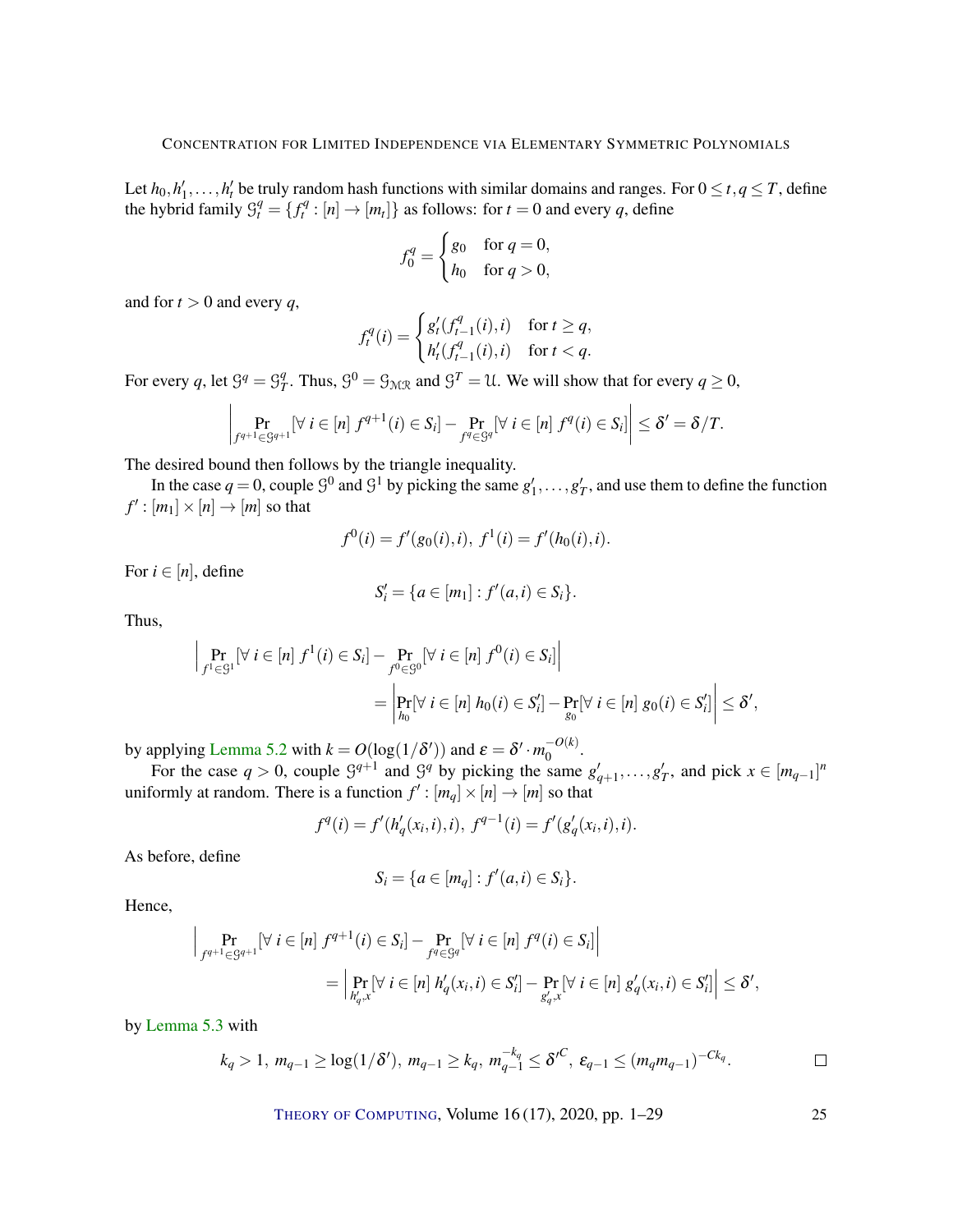PARIKSHIT GOPALAN AND AMIR YEHUDAYOFF

## <span id="page-25-1"></span><span id="page-25-0"></span>5.5 Minima-wise independence

Saks et al. [\[19\]](#page-27-2) showed how to translate a PRG for combinatorial rectangles to an approximately minimawise independent family. We conclude with a routine extension of their result to large  $\ell$ .

*Proof of [Theorem](#page-6-1) [1.10.](#page-6-1)* Fix  $S \subseteq [n]$  and a sequence  $T = (t_1, \ldots, t_\ell)$  of  $\ell$  distinct elements from *S*. The event

$$
g(t_1) < \cdots < g(t_\ell) < \min g(S \setminus T)
$$

can be viewed as the disjoint union of  $\binom{m}{\ell}$  events by fixing the set  $A = \{a_1 < \ldots < a_\ell\}$  that *T* maps to. The indicator  $\mathbb{1}_A$  of the event

$$
g(t_1) = a_1, \ldots, g(t_\ell) = a_\ell, g(S \setminus T) > a_\ell
$$

is a combinatorial rectangle: Define

$$
f_i(x_i) = 1 \text{ for } i \notin S
$$
  
\n
$$
f_i(x_i) = 1(x_i = a_j) \text{ for } i = t_j \in T
$$
  
\n
$$
f_i(x_i) = 1(x_i > a_\ell) \text{ for } i \in S \setminus T
$$

and

$$
f_A(x_1,\ldots,x_n)=\prod_{i\in[n]}f_i(x_i).
$$

Since  $g(i) = x_i$ , it follows that  $\mathbb{1}_A(g) = f_A(x)$ . Further, choosing  $h \in \mathcal{U}$  is equivalent to choosing  $x \in [m]^n$ uniformly at random. Hence,

$$
\Pr_{g \in \mathcal{G}}[g(t_1) < \cdots < g(t_\ell) < \min g(S \setminus T)]
$$
\n
$$
= \sum_{A} \mathbb{E}_{y \in \{0,1\}^r} [f_A(\mathcal{G}(y))]
$$
\n
$$
= \sum_{A} (\mathbb{E}_{h \in \mathcal{U}}[\mathbb{1}_A(h)] \pm \varepsilon)
$$
\n
$$
= \Pr_{h \in \mathcal{U}}[h(t_1) < \cdots < h(t_\ell) < \min h(S \setminus T)] \pm \binom{m}{\ell} \varepsilon.
$$

## Acknowledgments

We thank Nati Linial, Raghu Meka, Yuval Peres, Dan Spielman, Avi Wigderson and David Zuckerman for helpful discussions. We thank an anonymous referee for pointing out an error in the statement of [Theorem](#page-4-1) [1.6](#page-4-1) in a previous version of the paper.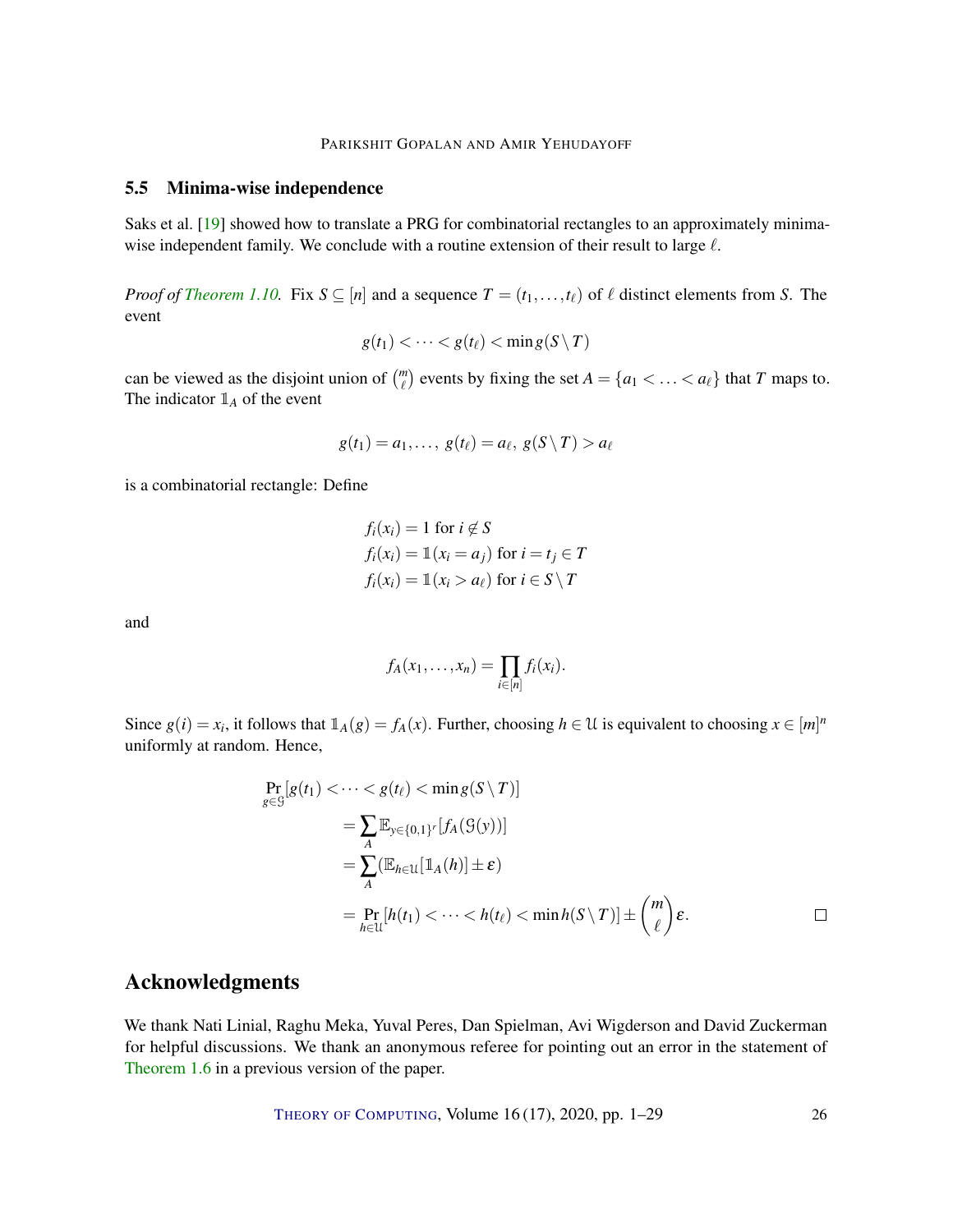# References

- <span id="page-26-8"></span>[1] MIKLÓS AJTAI AND AVI WIGDERSON: Deterministic simulation of probabilistic constant depth circuits. In SILVIO MICALI AND FRANCO PREPARATA, editors, *Randomness and Computation*, volume 5 of *Adv. in Computing Research*, pp. 199–222. JAI Press, 1989. Available on [author's](https://www.math.ias.edu/~avi/PUBLICATIONS/MYPAPERS/AW89/aw89.pdf) [homepage.](https://www.math.ias.edu/~avi/PUBLICATIONS/MYPAPERS/AW89/aw89.pdf) Preliminary version in [FOCS'85.](https://doi.org/10.1109/SFCS.1985.19) [8](#page-7-1)
- <span id="page-26-10"></span>[2] NOGA ALON, LÁSZLÓ BABAI, AND ALON ITAI: A fast and simple randomized parallel algorithm for the maximal independent set problem. *J. Algorithms*, 7(4):567–583, 1986. [\[doi:10.1016/0196-](http://dx.doi.org/10.1016/0196-6774(86)90019-2) [6774\(86\)90019-2\]](http://dx.doi.org/10.1016/0196-6774(86)90019-2) [16](#page-15-5)
- <span id="page-26-2"></span>[3] ROY ARMONI, MICHAEL E. SAKS, AVI WIGDERSON, AND SHIYU ZHOU: Discrepancy sets and pseudorandom generators for combinatorial rectangles. In *Proc. 37th FOCS*, pp. 412–421. IEEE Comp. Soc., 1996. [\[doi:10.1109/SFCS.1996.548500\]](http://dx.doi.org/10.1109/SFCS.1996.548500) [2,](#page-1-2) [6](#page-5-0)
- <span id="page-26-1"></span>[4] ANDREI Z. BRODER, MOSES CHARIKAR, ALAN M. FRIEZE, AND MICHAEL MITZENMACHER: Min-wise independent permutations. *J. Comput. System Sci.*, 60(3):630–659, 2000. Preliminary version in [STOC'98.](https://doi.org/10.1145/276698.276781) [\[doi:10.1006/jcss.1999.1690\]](http://dx.doi.org/10.1006/jcss.1999.1690) [2,](#page-1-2) [6](#page-5-0)
- <span id="page-26-5"></span>[5] ANDREI Z. BRODER, MOSES CHARIKAR, AND MICHAEL MITZENMACHER: A derandomization using min-wise independent permutations. *J. Discr. Algorithms*, 1(1):11–20, 2003. Preliminary version in [RANDOM'98.](https://doi.org/10.1007/3-540-49543-6_2) [\[doi:10.1016/S1570-8667\(03\)00003-0\]](http://dx.doi.org/10.1016/S1570-8667(03)00003-0) [2,](#page-1-2) [6](#page-5-0)
- <span id="page-26-9"></span>[6] DEAN DORON, POOYA HATAMI, AND WILLIAM M. HOZA: Log-seed pseudorandom generators via iterated restrictions. In *Proc. 35th Comput. Complexity Conf. (CCC'20)*, pp. 1–36. Schloss Dagstuhl–Leibniz-Zentrum fuer Informatik, 2020. [\[doi:10.4230/LIPIcs.CCC.2020.6\]](http://dx.doi.org/10.4230/LIPIcs.CCC.2020.6) [8](#page-7-1)
- <span id="page-26-0"></span>[7] GUY EVEN, ODED GOLDREICH, MICHAEL LUBY, NOAM NISAN, AND BOBAN VELIČKOVIĆ: Efficient approximation of product distributions. *Random Struct. Algor.*, 13(1):1–16, 1998. Preliminary version in [STOC'92.](http://dx.doi.org/10.1145/129712.129714) [\[doi:10.1002/\(SICI\)1098-2418\(199808\)13:1<1::AID-RSA1>3.0.CO;2-W\]](http://dx.doi.org/10.1002/(SICI)1098-2418(199808)13:1<1::AID-RSA1>3.0.CO;2-W) [2,](#page-1-2) [4,](#page-3-2) [6,](#page-5-0) [20](#page-19-3)
- <span id="page-26-7"></span>[8] PARIKSHIT GOPALAN, DANIEL M. KANE, AND RAGHU MEKA: Pseudorandomness via the discrete Fourier transform. *SIAM J. Comput.*, 47(6):2451–2487, 2018. Preliminary version in [FOCS'15.](https://doi.org/10.1109/FOCS.2015.60) [\[doi:10.1137/16M1062132,](http://dx.doi.org/10.1137/16M1062132) [arXiv:1506.04350\]](http://arxiv.org/abs/1506.04350) [7](#page-6-2)
- <span id="page-26-3"></span>[9] PARIKSHIT GOPALAN, RAGHU MEKA, OMER REINGOLD, LUCA TREVISAN, AND SALIL P. VADHAN: Better pseudorandom generators from milder pseudorandom restrictions. In *Proc. 53rd FOCS*, pp. 120–129. IEEE Comp. Soc., 2012. [\[doi:10.1109/FOCS.2012.77,](http://dx.doi.org/10.1109/FOCS.2012.77) [arXiv:1210.0049\]](http://arxiv.org/abs/1210.0049) [2,](#page-1-2) [3,](#page-2-2) [4,](#page-3-2) [5,](#page-4-2) [6,](#page-5-0) [7,](#page-6-2) [8,](#page-7-1) [19](#page-18-1)
- <span id="page-26-6"></span>[10] PARIKSHIT GOPALAN AND AMIR YEHUDAYOFF: Inequalities and tail bounds for elementary symmetric polynomials. *Electron. Colloq. Comput. Complexity*, TR14-019, 2014. [\[ECCC\]](https://eccc.weizmann.ac.il/report/2014/019) [7](#page-6-2)
- <span id="page-26-4"></span>[11] PIOTR INDYK: A small approximately min-wise independent family of hash functions. *J. Algorithms*, 38(1):84–90, 2001. Preliminary version in [SODA'99.](https://dl.acm.org/doi/10.5555/314500.314600) [\[doi:10.1006/jagm.2000.1131\]](http://dx.doi.org/10.1006/jagm.2000.1131) [2,](#page-1-2) [4,](#page-3-2) [6](#page-5-0)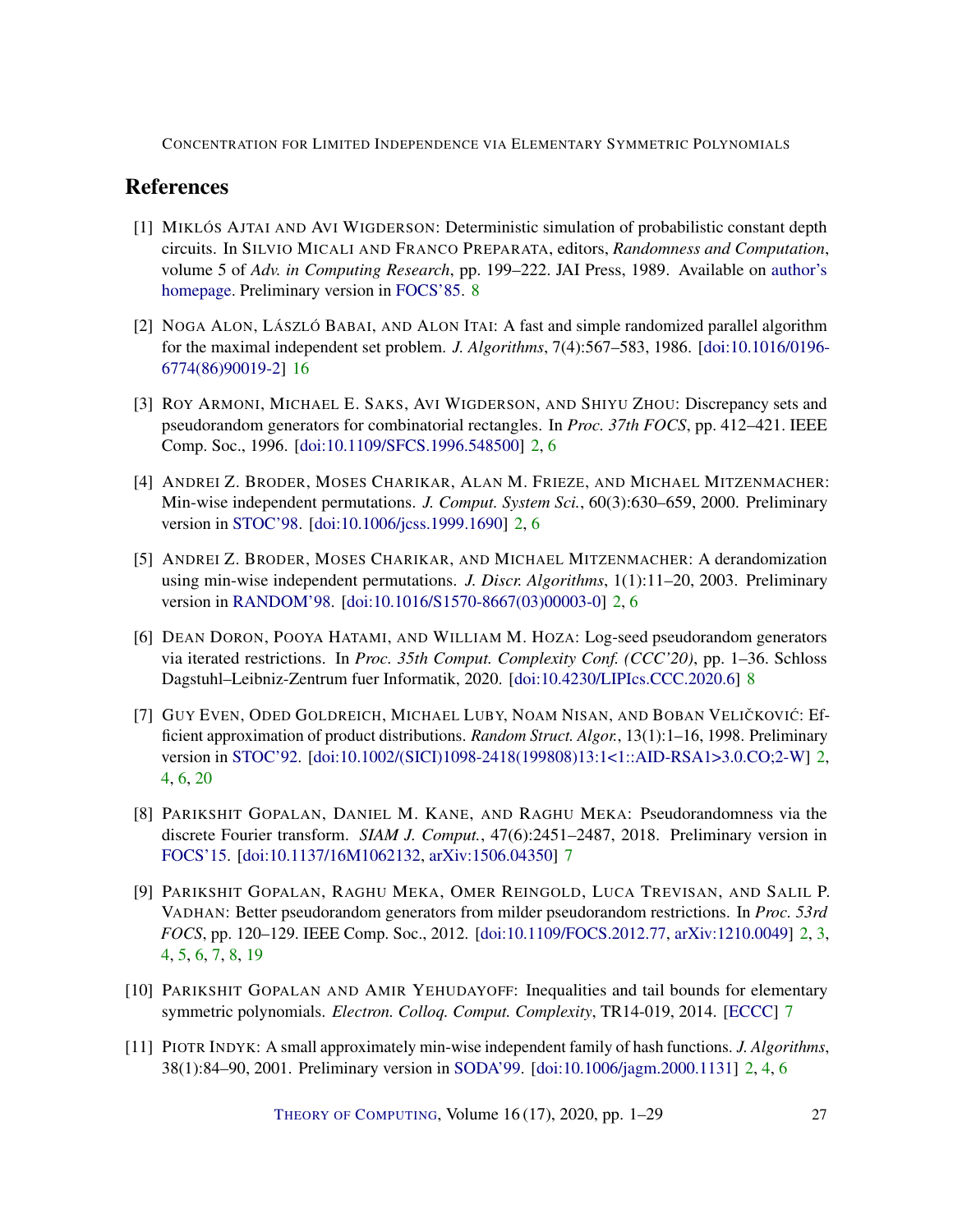## PARIKSHIT GOPALAN AND AMIR YEHUDAYOFF

- <span id="page-27-1"></span>[12] NATHAN LINIAL, MICHAEL LUBY, MICHAEL E. SAKS, AND DAVID ZUCKERMAN: Efficient construction of a small hitting set for combinatorial rectangles in high dimension. *Combinatorica*, 17(2):215–234, 1997. Preliminary version in [STOC'93.](https://doi.org/10.1145/167088.167166) [\[doi:10.1007/BF01200907\]](http://dx.doi.org/10.1007/BF01200907) [2,](#page-1-2) [3,](#page-2-2) [6,](#page-5-0) [7](#page-6-2)
- <span id="page-27-3"></span>[13] CHI-JEN LU: Improved pseudorandom generators for combinatorial rectangles. *Combinatorica*, 22(3):417–434, 2002. Preliminary version in [ICALP'98.](http://dx.doi.org/10.1007/BFb0055056) [\[doi:10.1007/s004930200021\]](http://dx.doi.org/10.1007/s004930200021) [2,](#page-1-2) [6](#page-5-0)
- <span id="page-27-7"></span>[14] RAGHU MEKA, OMER REINGOLD, AND AVISHAY TAL: Pseudorandom generators for width-3 branching programs. In *Proc. 51st STOC*, pp. 626–637. ACM Press, 2019. [\[doi:10.1145/3313276.3316319,](http://dx.doi.org/10.1145/3313276.3316319) [arXiv:1806.04256\]](http://arxiv.org/abs/1806.04256) [8](#page-7-1)
- <span id="page-27-5"></span>[15] KETAN MULMULEY: Randomized geometric algorithms and pseudorandom generators. *Algorithmica*, 16(4/5):450–463, 1996. Preliminary version in [FOCS'92.](https://doi.org/10.1109/SFCS.1992.267815) [\[doi:10.1007/BF01940875\]](http://dx.doi.org/10.1007/BF01940875) [6](#page-5-0)
- <span id="page-27-9"></span>[16] JOSEPH NAOR AND MONI NAOR: Small-bias probability spaces: Efficient constructions and applications. *SIAM J. Comput.*, 22(4):838–856, 1993. Preliminary version in [STOC'90.](https://dl.acm.org/citation.cfm?id=100244) [\[doi:10.1137/0222053\]](http://dx.doi.org/10.1137/0222053) [19](#page-18-1)
- <span id="page-27-6"></span>[17] NOAM NISAN: Pseudorandom generators for space-bounded computation. *Combinatorica*, 12(4):449–461, 1992. Preliminary version in [STOC'90.](http://dx.doi.org/10.1145/100216.100242) [\[doi:10.1007/BF01305237\]](http://dx.doi.org/10.1007/BF01305237) [8](#page-7-1)
- <span id="page-27-8"></span>[18] GEORGE PÓLYA AND GEORGE SZEGO˝ : *Problems and Theorems in Anaysis II*. Springer, 1976. [12](#page-11-1)
- <span id="page-27-2"></span>[19] MICHAEL E. SAKS, ARAVIND SRINIVASAN, SHIYU ZHOU, AND DAVID ZUCKERMAN: Low discrepancy sets yield approximate min-wise independent permutation families. *Information Processing Letters*, 73(1–2):29–32, 2000. Preliminary version in [RANDOM'99.](https://doi.org/10.1007/978-3-540-48413-4_2) [\[doi:10.1016/S0020-](http://dx.doi.org/10.1016/S0020-0190(99)00163-5) [0190\(99\)00163-5\]](http://dx.doi.org/10.1016/S0020-0190(99)00163-5) [2,](#page-1-2) [6,](#page-5-0) [7,](#page-6-2) [26](#page-25-1)
- <span id="page-27-4"></span>[20] J. MICHAEL STEELE: *The Cauchy-Schwarz Master Class*. Cambridge Univ. Press, 2004. [\[doi:10.1017/CBO9780511817106\]](http://dx.doi.org/10.1017/CBO9780511817106) [3,](#page-2-2) [4](#page-3-2)

## <span id="page-27-0"></span>AUTHORS

Parikshit Gopalan Senior Researcher VMware Palo Alto, CA, US pgopalan@vmware.com <https://research.vmware.com/researchers/parikshit-gopalan>